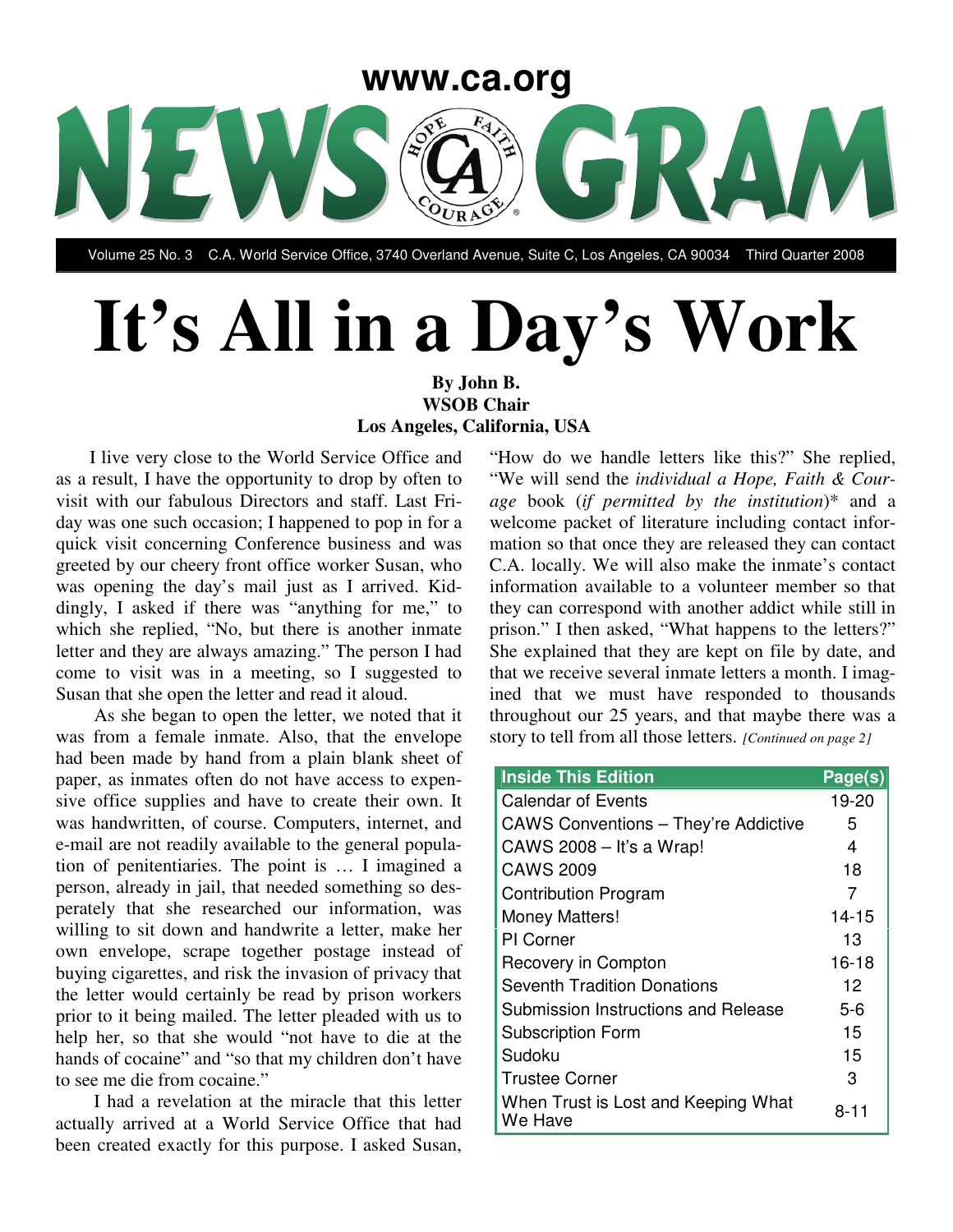#### **CAWS Board of Trustees:**

- *Atlantic North Region:* Bruce W., Randolph, Massachusetts, USA
- *Atlantic South Region:* Lawrence M., Little Rock, Arkansas, USA
- *European Region:* Nicholas L., London, UK
- *Midwest Region:* Kim S., Des Plaines, Illinois, USA
- *Pacific North Region:* Trevor S., Calgary, Alberta Canada (WSBT Secretary)
- *Pacific South Region:* Carl W., Pomona, California, USA (WSBT Chair)
- *Southwest Region:* Open until 2008 WS Conference; Trustee at Large #1 will assume the duties of this position
- *Trustee at Large #1:* Bobbie H., Cypress, Texas, USA (WSBT Vice Chair)
- *World Service Office Trustee:* Earl H., Sunland, California, USA
- *World Service Trustee:* Hayward H., Compton, California, USA

#### **CAWSO Board of Directors:**

- John B., WSOB Chair, Los Angeles, California, USA
- Kathy Jo R., WSOB Vice Chair, Los Angeles, California, USA
- Teresa N., WSOB Secretary, Dana Point, California, USA
- Tom P., WSOB Treasurer, Dana Point, California, USA
- Patty F., Paid Director, Los Angeles, California, USA
- Taffy W., Paid Director, Los Angeles, California, USA
- Earl H., Director/WSO Trustee, Sunland, California, USA
- Hayward H., Director/WS Trustee, Compton, California, USA
- Willie B., Director, Los Angeles, California, USA
- Richard L., Director, Los Angeles, California, USA

#### **CAWSO Personnel**:

Patty F., Director of Resource and Project Development

Taffy W., Director of Operations

Susan D., Customer Service Representative

Rocco G., Assistant Bookkeeper & General Office Tony V., Shipping & Fulfillment

#### **NewsGram Editor:**

Cynthia C., Redmond, Washington, USA

*The NewsGram is a quarterly publication of the World Service Office of Cocaine Anonymous. This publication and all its contents are copyrighted by Cocaine Anonymous. Any unauthorized duplication or publication is prohibited. Send all requests to: NewsGram, c/o CAWSO, 3740 Overland Avenue, Suite C, Los Angeles, CA 90034, by e-mail to newsgram@ca.org, or by fax to 310-559-2554, Attn: NewsGram. You can call the WSO at 310-559-5833.*

#### **All in a Day's Work (continued from page 1):**

My point in this message is to share clearly how important C.A.'s ability to perform this service has been to thousands in jails and hospitals over the years. This effort is funded directly by your 7th Tradition contributions and continues to need your support. If you have ever been moved by a piece of C.A. literature or needed us so badly that you would have made your own envelope (if you had to), I urge you to consider participating in the World Service Contribution Program (see page 7 of this NewsGram). This secure and private method of contributing directly to World Services helps us maintain the ability to fund services like I described above. Your direct contribution helps fund the cost of literature and books, and to pay the salaries of the special workers who take the time to read each and every letter personally and respond … for all of us. Thanks in advance for helping us help the addict who still suffers, and who was willing to go to any lengths to ask us for help.

\*The WSO sends *HFC Volume II* unless specifically requested otherwise; 217 inmates were sent books in fiscal year 2007-2008.

## HFC II Now in Hard Cover!



Hope, Faith & Courage Volume II includes 25 new stories from members throughout the U.S., Canada and Europe sharing their recovery from addiction to cocaine and a broad spectrum of other mind-altering substances. It also contains an updated selection of 12 pieces of literature and a complete meeting format. Order yours today!

> Hard cover - single copy \$14.95 Soft cover - single copy \$9.95 Soft cover  $-$  case of 28 \$240.30

(Case price includes shipping within U.S.; contact WSO for shipping cost outside U.S.)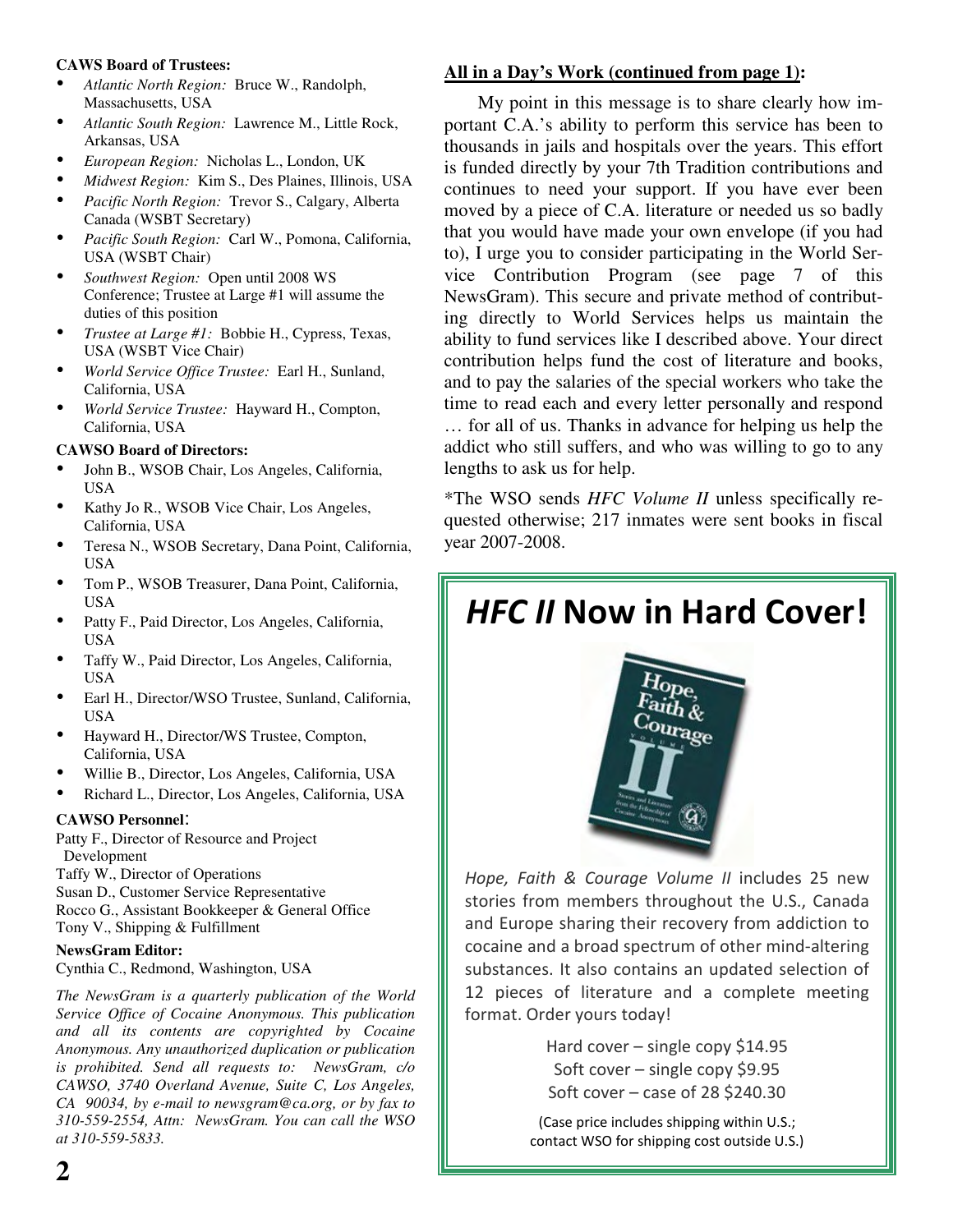# Trustee Corner

#### By Carl W. Pacific South Regional Trustee and WSBT Chair Pomona, California, USA

The Pacific South Region has faced some unique challenges over the past couple of years. One such challenge involved an individual member of the local C.A. Fellowship who brought legal action against an area service board claiming, among other things, that the board was not following its own procedures and bylaws. I want to first report that the lawsuit and all claims in the suit have been resolved such that the suit has been dismissed as of the date of this article. I would also like to clarify that C.A. World Services was never a party in this lawsuit.

I do not want to re-hash what each side of the suit was alleging or defending. Rather, I want to spend a little time sharing with each of you what was learned from this process and also what can be changed so that such legal actions do not affect the Fellowship at any time hereafter. The lessons include:

- Communication with others in service is necessary.
- Cooperation with others in service is necessary.
- If there are problems or disagreements, try to resolve them among the people involved. If that proves not to be possible, ask that a World Service Delegate (or, when applicable, a Regional Trustee) assist in facilitating the discussion and serve to decompress the incident and ensuing feelings.
- Always ask, "Where is God in this?"  $\bullet$

Begin to fully understand the problem within the group and/or service structure and then create a wide variety of solutions for all members involved.

- Remain mindful of the Traditions and Concepts as guides to solutions.
- Avoid allowing differences to escalate to the point that the addict who still suffers might not be able to find us when needed.

We must continue to strive for unity at all levels of C.A.. This goal may take on different meanings in challenging situations, but it must always remain the cornerstone of our primary purpose to carry the message of recovery, hope, faith and courage.

There is an article that the Board of Trustees completed two years ago entitled "When Trust Is Lost and Keeping What We Have." This article had been in process for over two years at the time of its final Board approval. In it are a wide variety of suggestions of how to respond when problems do arise and also how to prevent problems in the first place. The article is included in this issue on pages 8-11, and arrangements are being made to have it posted on the ca.org website.

It is also my earnest hope that the resolution of this challenge will serve to strengthen our Fellowship in both service and recovery, and in how each of us individually and as a Fellowship carry the message. I want to thank you all for the love and support you have given to us all during these trying times.

Have questions about how to handle your group's 7th Tradition? See the 7<sup>th</sup> Tradition pamphlet and the *Financial Guidelines for Groups, Districts and Areas (both of which are available at www.ca.org), or contact your Regional Trustee*.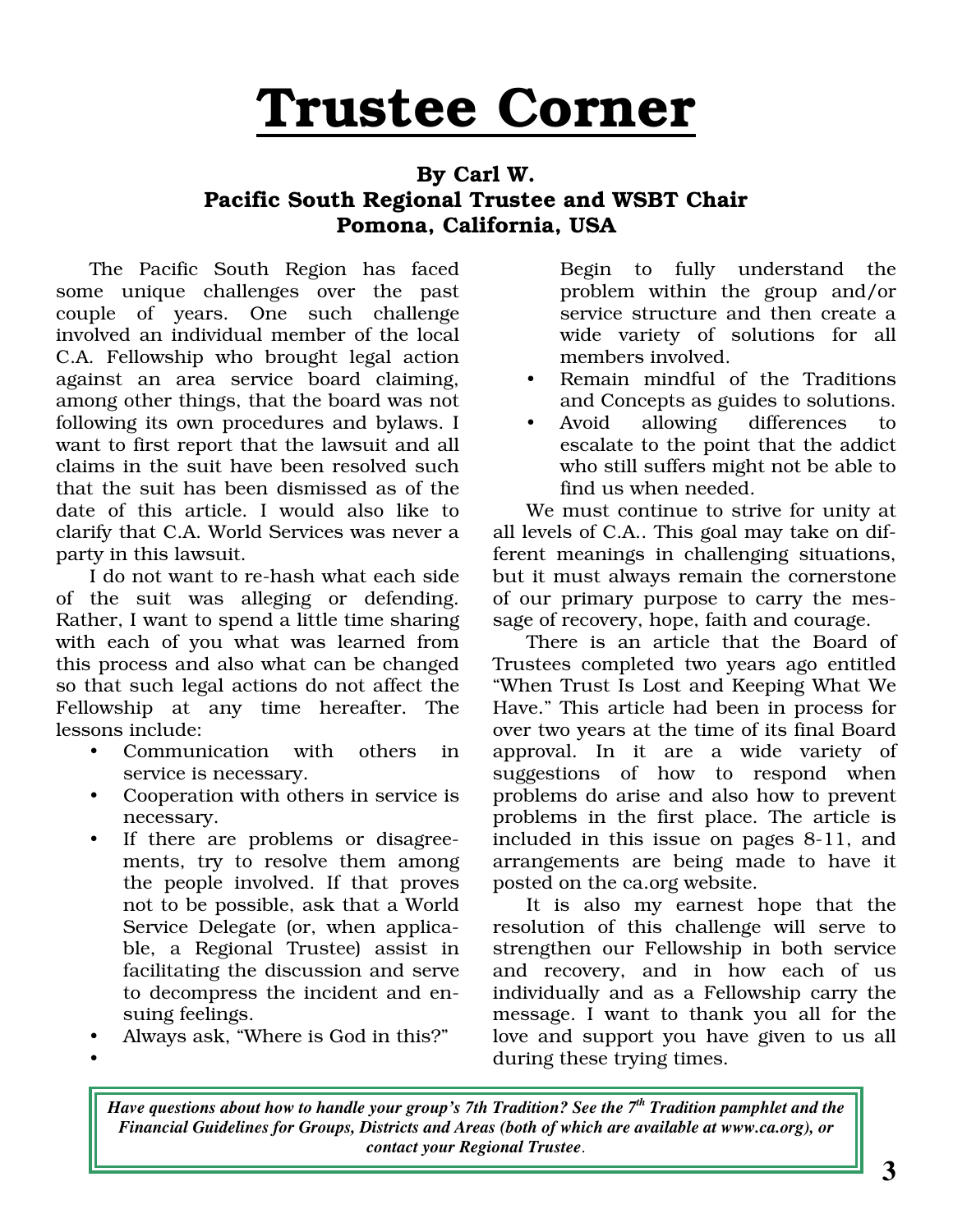# CAWS 2008 - It's a Wrap!

By Terry M., Chair, CAWS 2008 Committee Utah Service Area

Greetings all from Salt Lake City!

First off, I would like to give many thanks to the members of C.A. of Utah and the Pacific North Region for hosting one of the most powerful weekends I have ever experienced in my recovery.

If you were not able to attend the 2008 World Service Convention, you missed a wonderful time (although as the Chair, I may be a little biased). We could not have pulled off this event without members from all around the globe and of course our Higher Powers. I heard many members say that they felt the warmth and strength of the Fellowship in Utah as soon as they walked into the hotel and that they had the time of their lives at the convention.

We started off on Thursday with marathons, workshops and a wonderful speaker. We had one of the best hospitality rooms ever, stocked all weekend with many snacks and treats for those attending.

Friday was great, with the golfers heading out to one of the most beautiful courses in the mountains of Utah and the toughest ones enduring the freezing rain (not me, I chickened out after the tenth hole). We had a day filled with workshops, speakers and a tour of Park City and the Olympic Village.

Saturday was just as awesome, with a Salt Lake City tour, more amazing speakers and workshops, and a great World Service Conference Unity Committee continental breakfast. We experienced a night of great entertainment with a comedy extravaganza featuring a hypnotist, a comedian and some live music that rocked the house down.

Sunday morning, some of our members got to experience a real Rocky Mountain high by taking

off in a hot air balloon. The day was once again filled with terrific workshops. The evening was highlighted by a silent auction, live auction, banquet and speaker, followed by a live band.

Monday was a great finale, with a brunch and closing speaker.

On a personal note, from the time I came into this Fellowship, to the coin toss at the 2004 Conference awarding this convention to the Utah Service Area, until now, the spiritual journey I have been on has been incredible. The spiritual experiences and the love I have for this Fellowship defy explanation. The pleasure of working with the WSO and the WSBT on this level was awesome. We had great communication and worked together without any real complications.

There is a statement in the foreword to the 2nd edition of the Big Book about unity that I would like to pass along: "... A.A.'s had to hang together or die separately. We had to unify our Fellowship or pass off the scene."\* At CAWS 2008, I experienced unity and love to a degree I have never felt in my life.

Once again. I want to send love and thanks for all the hard work put in by the C.A. of Utah Fellowship, the Pacific North Region, the speakers, the workshop presenters, and the many volunteers and participants that made for one of the most powerful spiritual experiences I could have ever imagined.

Hope to see all of you in Colorado in 2009!

[For information on CAWS 2009, see page 18 of this NewsGram or www.cawsconvention.org.]

\* Alcoholics Anonymous, 4<sup>th</sup> edition, p. xix.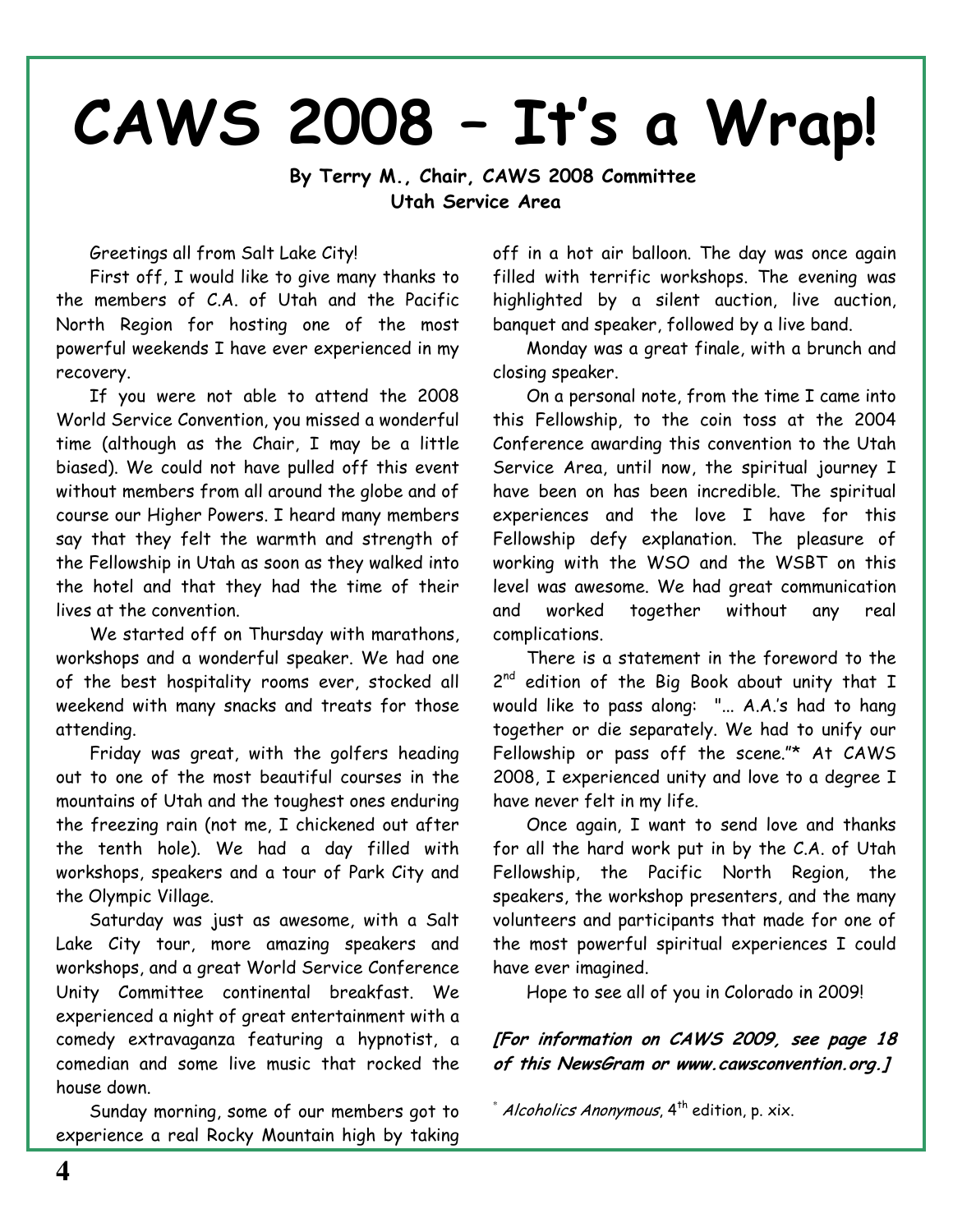## **CAWS Conventions - They're Addictive!** (But in a Good Way)

#### By Ginger L. Lynnwood, Washington, USA

As of this writing, it has been less than 24 hours since I arrived home from the 2008 CAWS Convention in Salt Lake City, Utah. As usual, I am totally exhausted! I am also extremely emotional; I am sad because I already miss my friends and I am excitedly looking forward to Colorado next year!

My first World Convention was in Irvine, California. I think that was in 1998. That was all it took-I was hooked! A convention junkie was born. The only one I've missed since Irvine was the CAWS Convention in Wisconsin. To my delight, I will be able to go there in 2010! I've made several lasting friendships with members around the world that attend the convention each year. I especially look forward to hanging out with my New York friends (you know who you are).

We arrived in Utah a day early and drove to Provo in search of a beautiful waterfall. We didn't exactly get Niagara Falls, but we had such a blast on the way there. We laughed so hard that we almost killed our friend from Holland for lack of oxygen! We went to a local meeting that night in a treatment center and I want to thank everyone that was there for making us feel welcome. I love meetings that allow the chants. Rule 62-you know?

The convention itself rocked! I could not believe how awesome the committee did on hospitality. I was able to spend an incredible amount of money on C.A. memorabilia since I didn't have to buy breakfast every morning. I was even able to miss a few lunches thanks to the great snacks.

As always, there were some great speakers and workshops. I have to say my favorite workshop EVER was the one on the Disease Concept. I have been to a lot of conventions in my time sober, so for me to say it was the best EVER really means something! It was fascinating to learn more about our disease and to see where science has basically proven that what the Big Book has told us all along is correct. Dr. Kevin showed us exactly where in the brain the disease is (the midbrain), and what was really bizarre was seeing the MRIs. They showed an addict's mind when it's in the craving and how the front part of the brain (the part that would remind us of the consequences if we use) goes completely dark. There is NO activity there! That is EXACTLY my experience when I was out there. When the craving was on it did not even enter my mind that I could lose everything. I really hope that next year's CAWS Convention committee asks Dr. Kevin to do the workshop again.

So, I am on a spiritual high after such a fun convention and yet I am missing so many of my friends. I cannot tell you the gratitude I feel towards C.A. I am so very blessed. My life is AMAZING and it's thanks to my Higher Power leading me to this awesome Fellowship. Don't get me wrong; other 12-Step fellowships are fine, but my HOME—my LIFE—is in C.A. Thank you so much, Utah, for putting on such a great party! And thank you to all the members of Cocaine Anonymous for not only saving my life, but also for the effect you have had on my family's lives!

# **HELP US CARRY THE MESSAGE!**

The NewsGram is always looking for material that communicates a message of hope, faith and courage. We welcome original articles from our members sharing their experience with recovery, unity and service in C.A. If you have such an article (or perhaps an idea, cartoon, poem, story or other material related to recovery in C.A.) that you would like considered for publication in a future issue of the NewsGram, please send it and the completed release form on the next page to: NewsGram Editor, c/o CAWSO, 3740 Overland Ave., Suite C, Los Angeles CA 90034, or via e-mail to newsgram@ca.org. E-mail submissions are preferred. If you e-mail your submission, the form can be scanned and attached as a pdf or faxed to the WSO at 310-559-2554, Attn: NewsGram. This release form can also be used to submit material for literature projects and artwork for Celebrate Around the World.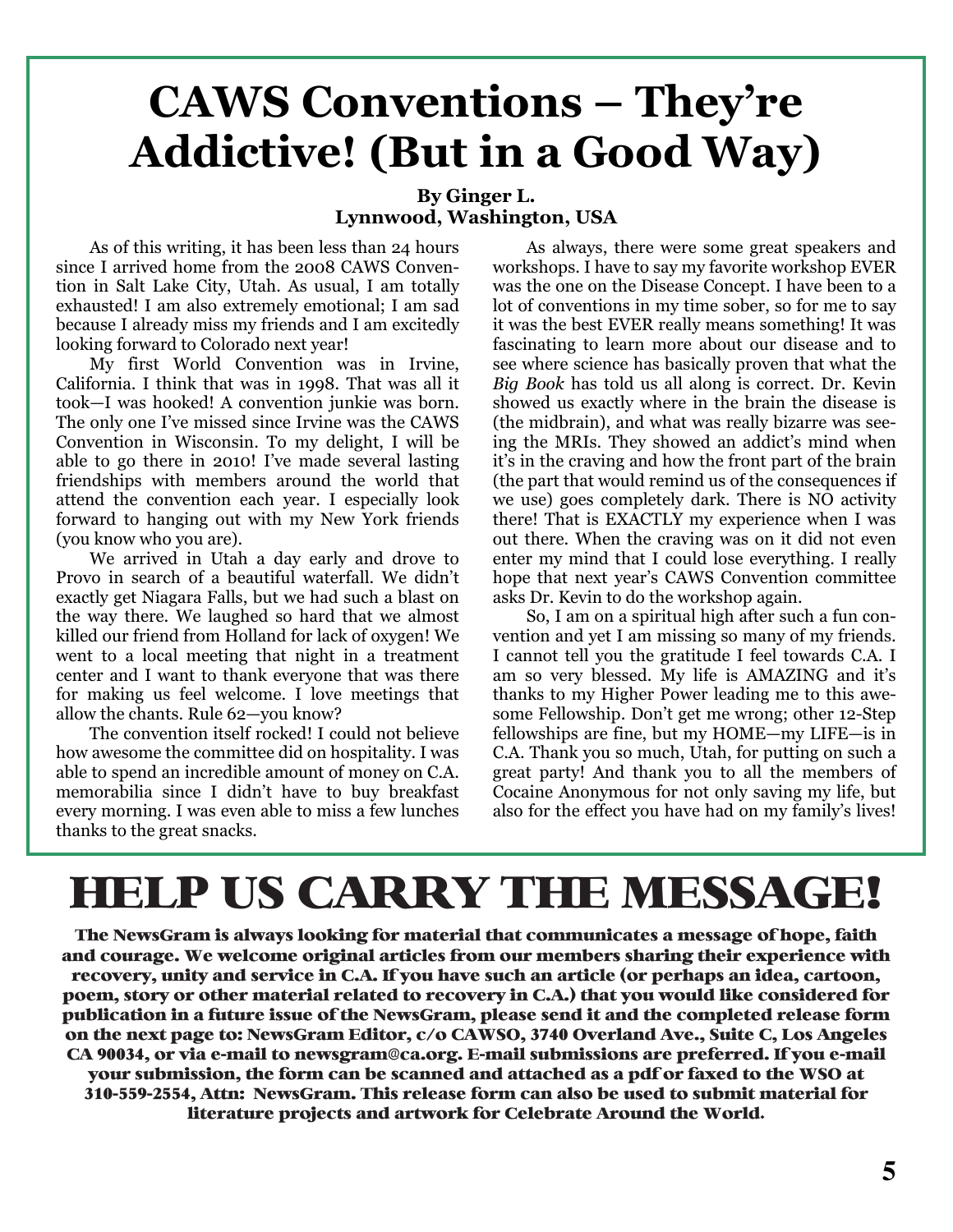#### **TRANSFER AND ASSIGNMENT OF ALL RIGHTS, TITLE AND INTEREST IN ORIGINAL LITERARY WORK AND ACKNOWLEDGEMENT OF ORIGINALITY**

#### (This form is intended for original material submitted to Cocaine Anonymous World Services, Inc. and Cocaine Anonymous World Service Office, Inc., and must accompany all submissions in order for such material to be published. All materials submitted become the property of Cocaine Anonymous World Services, Inc. and Cocaine Anonymous World Service Office, Inc.)

With this document, I, the undersigned Cocaine Anonymous (hereinafter referred to as "C.A.") member, hereby grant permission to COCAINE ANONYMOUS WORLD SERVICES, INC., a California corporation (hereafter referred to as "CAWS"), and COCAINE ANONYMOUS WORLD SERVICE OFFICE, INC., a California corporation (hereafter referred to as "CAWSO"), their successors, assigns, and those acting on their authority, to publish the attached material entitled or described as follows:

\_\_\_\_\_\_\_\_\_\_\_\_\_\_\_\_\_\_\_\_\_\_\_\_\_\_\_\_\_\_\_\_\_\_\_\_\_\_\_\_\_\_\_\_\_\_\_\_\_\_\_\_\_\_\_\_\_\_\_\_\_\_\_\_\_\_\_\_\_\_\_\_\_\_\_\_\_\_\_\_\_.

I further acknowledge and agree that:

1. I possess full legal capacity to exercise this authorization and hereby release CAWS and CAWSO from any claims by myself, my successors, and/or my assigns regarding the attached material.

2. This transfer includes the assignment and transfer of any and all claims I may have to United States and foreign copyrights, claims of authorship or origination.

3. I am the author of this work, i.e. this work is completely original and I have not used any third party source(s), in part or in whole, to create this work unless said third party source or sources are given full credit within the body of this work and further that said third party or parties have given written permission for said use, copies of which are attached hereto.

4. CAWS and/or CAWSO may change, modify or revise this work to whatever extent either or both deem necessary. I understand that, if selected for publication, this material will be edited in keeping with C.A.'s understanding of the Twelve Steps and Twelve Traditions. Submissions will also be copyedited to ensure ease of comprehension and adherence to standard rules of grammar and punctuation as well as current CAWS and CAWSO style guidelines. In addition, editorial staff may also substitute different words and/or revise sentence structure for clarification. I further understand that this material may be retitled and/or reprinted in more than one CAWS or CAWSO publication.

| Signature:           |  |
|----------------------|--|
| Date:                |  |
| Name (please print): |  |
| Address:             |  |
|                      |  |
| Phone number:        |  |
| E-mail address:      |  |
|                      |  |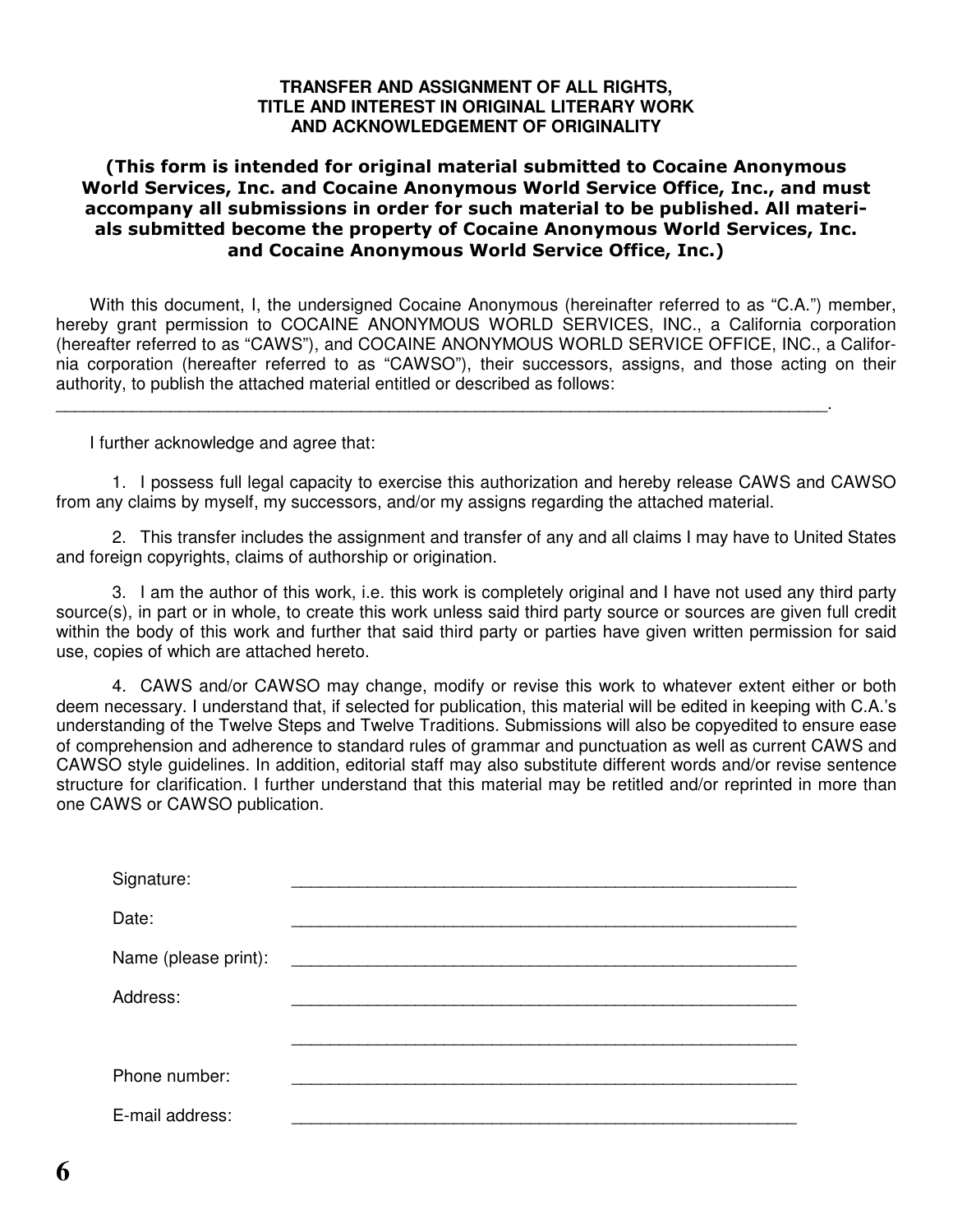## **World Service Contribution Program**

Cocaine Anonymous World Services depends on the financial support provided by individual members, groups, committees, Districts and Areas. We use your contributions as efficiently as possible, to maximize the services we are able to provide to addicts throughout the world. When you participate in the World Service Contribution Program, you ensure that we are able to serve the needs of those in our Fellowship, and reach even more with our message of Hope, Faith and Courage. And because your Contribution Program gifts are conveniently transferred by your bank from your checking account, savings account, debit card, or credit card account directly to the World Service Office, your contributions go farther than ever before. The C.A. World Service Contribution Program is safe, secure and confidential. You have complete control of the process, because you specify the amount of your contributions, and when they are made. You can always increase, decrease or suspend your participation at any time by writing the World Service Office. And your contributions may be tax deductible (consult your tax advisor). To help the C.A. World Service Office meet the needs of members, groups, areas and addicts still suffering, please fill out the authorization form on the next page, attach a voided check or deposit slip (if necessary), and mail everything to the address shown. Thank you for your support.

|                                                                                                                                      | <b>AUTHORIZATION FOR DIRECT PAYMENT (ACH DEBITS)</b>                                                                                                                                                                           |                                                                                                                                                                                                                                     |
|--------------------------------------------------------------------------------------------------------------------------------------|--------------------------------------------------------------------------------------------------------------------------------------------------------------------------------------------------------------------------------|-------------------------------------------------------------------------------------------------------------------------------------------------------------------------------------------------------------------------------------|
|                                                                                                                                      |                                                                                                                                                                                                                                | YES! As a member of C.A., I want to participate in the C.A. World Service Contribution Program to help keep C.A. World Services going strong!                                                                                       |
| Cocaine Anonymous World Service Office<br>3740 Overland Avenue, Suite C<br>Los Angeles, CA 90034<br>$(310)$ 559-5833<br>cawso@ca.org |                                                                                                                                                                                                                                |                                                                                                                                                                                                                                     |
| to initiate variable entries to my account described below:                                                                          |                                                                                                                                                                                                                                | As part of my 7th Tradition contributions to Cocaine Anonymous World Service Office, I authorize Cocaine Anonymous World Service Office (CAWSO),                                                                                    |
| Type of Account: □ Credit Card □ Debit Card □ Savings                                                                                |                                                                                                                                                                                                                                |                                                                                                                                                                                                                                     |
|                                                                                                                                      |                                                                                                                                                                                                                                |                                                                                                                                                                                                                                     |
|                                                                                                                                      |                                                                                                                                                                                                                                |                                                                                                                                                                                                                                     |
|                                                                                                                                      |                                                                                                                                                                                                                                |                                                                                                                                                                                                                                     |
|                                                                                                                                      | Financial Institution's Address/Branch: The Contract of the Contract of the Contract of the Contract of the Contract of the Contract of the Contract of the Contract of the Contract of the Contract of the Contract of the Co |                                                                                                                                                                                                                                     |
| If using a savings account, please include a deposit slip.                                                                           |                                                                                                                                                                                                                                |                                                                                                                                                                                                                                     |
| <b>PAYMENT DETAILS:</b>                                                                                                              |                                                                                                                                                                                                                                |                                                                                                                                                                                                                                     |
|                                                                                                                                      |                                                                                                                                                                                                                                |                                                                                                                                                                                                                                     |
| PAYMENT FREQUENCY:                                                                                                                   |                                                                                                                                                                                                                                |                                                                                                                                                                                                                                     |
|                                                                                                                                      | $\Box$ Monthly $\Box$ Annually $\Box$ One-time basis Effective date: $\angle$ / / (MM/DD/YYYY)                                                                                                                                 |                                                                                                                                                                                                                                     |
| afford CAWSO a reasonable opportunity to act on it.                                                                                  |                                                                                                                                                                                                                                | This authority is to remain in full force and effect until CAWSO has received written notification from me of its termination in such time and manner as to                                                                         |
| Name: _________                                                                                                                      |                                                                                                                                                                                                                                |                                                                                                                                                                                                                                     |
| (Please print name as it appears on the account)                                                                                     |                                                                                                                                                                                                                                |                                                                                                                                                                                                                                     |
|                                                                                                                                      |                                                                                                                                                                                                                                |                                                                                                                                                                                                                                     |
|                                                                                                                                      |                                                                                                                                                                                                                                |                                                                                                                                                                                                                                     |
|                                                                                                                                      |                                                                                                                                                                                                                                | City and State/Province: <u>Country:</u> Country: Country: Country: Country: Country: Country: Country: Country: Country: Country: Country: Country: Country: Country: Country: Country: Country: Country: Country: Country: Countr |
|                                                                                                                                      | Zip/Postal Code: Communication of Daytime Phone: Communication Communication Contract Code:                                                                                                                                    |                                                                                                                                                                                                                                     |
|                                                                                                                                      | PLEASE MAKE A COPY OF THIS COMPLETED FORM FOR YOUR RECORDS<br>(The complete World Service Contribution Program brochure, which includes this form, is available for download at www.ca.org/contribute.html)                    |                                                                                                                                                                                                                                     |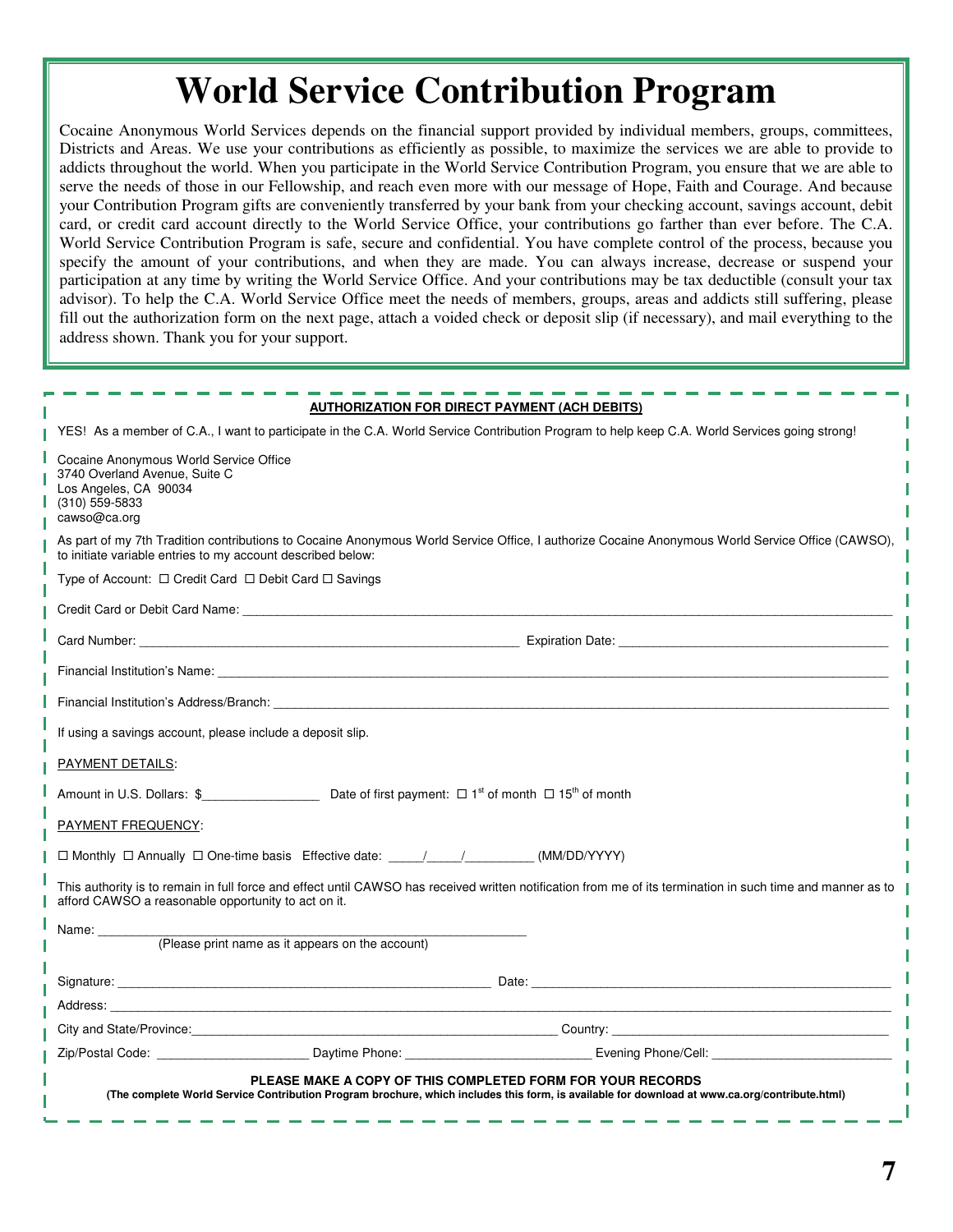# **When Trust is Lost and Keeping What We Have**

#### **By the World Service Board of Trustees Approved August 2006**

The issue of the appropriate response of the CA fellowship and respective service boards (districts and/or areas) when trust in a member is lost due to some actions or inactions of the member who is in a service position unfortunately occurs upon occasion within our CA fellowship. Many times, this concern stems from issues around money, while less often the concern relates to issues around performance of service obligations, behavior issues, and even loss of sobriety.

A careful analysis of this broad issue leads to the conclusion that the matter really has two segments which each need to be explored. The first segment is preventative in nature and establishes some guidelines related to money handling and also service standards and behaviors. The second segment is a suggestion as to how a service body might respond after there is a breach of trust, theft, behavior issues, or an even a dispute between service members.

#### **Preventative Measures and Guidelines**

It is our collective experience that when certain preventative measures and guidelines are in place, there is less likelihood that problems might arise or perhaps remain within any level of the CA service structure

#### Preventative Measures Around Money Handling

Theft and problems around CA funds can be avoided by consistently and diligently following responsible financial practices and principles. The angst caused when one of our fellows steals from the fellowship or misuses funds, as well as the loss of those funds that might have gone to help the stillsuffering addict, point clearly to our responsibility to do everything we can to prevent these types of problems in the first place.

Most of these challenges have occurred when preventative measures are not in place or are in place but not fully followed. Sometimes we have not wanted to use these preventative measures because we might know the treasurer or other servant personally, or we might believe we would insult that person by asking that the measures be followed, or that the measures may be too cumbersome or troublesome to fully implement. However, our experience is that the

very best preventative measure against any type of problem is to remove all chances to have a problem in the first place. Eliminating the opportunity to steal or misappropriate funds may be the best safeguard our fellowship has.

The preventative measures aspect of this matter has two parts, actually. The first deals with how we select trusted servants who are responsible for the management and handling of funds. The second part relates to the checks and balances necessary in these types of matters.

Concepts 9, 10 and 11 are related at some levels to responsible financial management by the respective service bodies at all service levels. In keeping with the spiritual principles of these concepts, guidelines related to money handling should be carefully developed and followed. These would comprise any of a number of appropriate checks and balances, which might include and or all of the following: two signatories on the bank account, not having the treasurer be a signatory, duplicate copies of all bank statements being sent to the treasurer and service body chair, yearly audit of all accounts, possibly only writing checks at business meetings with someone besides the treasurer holding the check book in the interim, monthly treasurer reports, and regular reconciliation of original bank statements. Note that many of these suggestions are further detailed in the CA World Service Manual - see 2006 Manual page 14. Further, the World Service Conference Finance Committee has developed Financial Guidelines for CA, which set forth additional preventative suggestions.

There is a wise saying which provides that an addict alone with fellowship money is in bad company. Hence, it is crucial that all money handling procedures at all levels be monitored by at least two people: two people count receipts; two people make the bank deposits (immediately if at all possible, not the next day); two people reconcile the original bank statements; and two people are always present when funds are disbursed and/or when cash proceeds are involved. Note please that other fellowship assets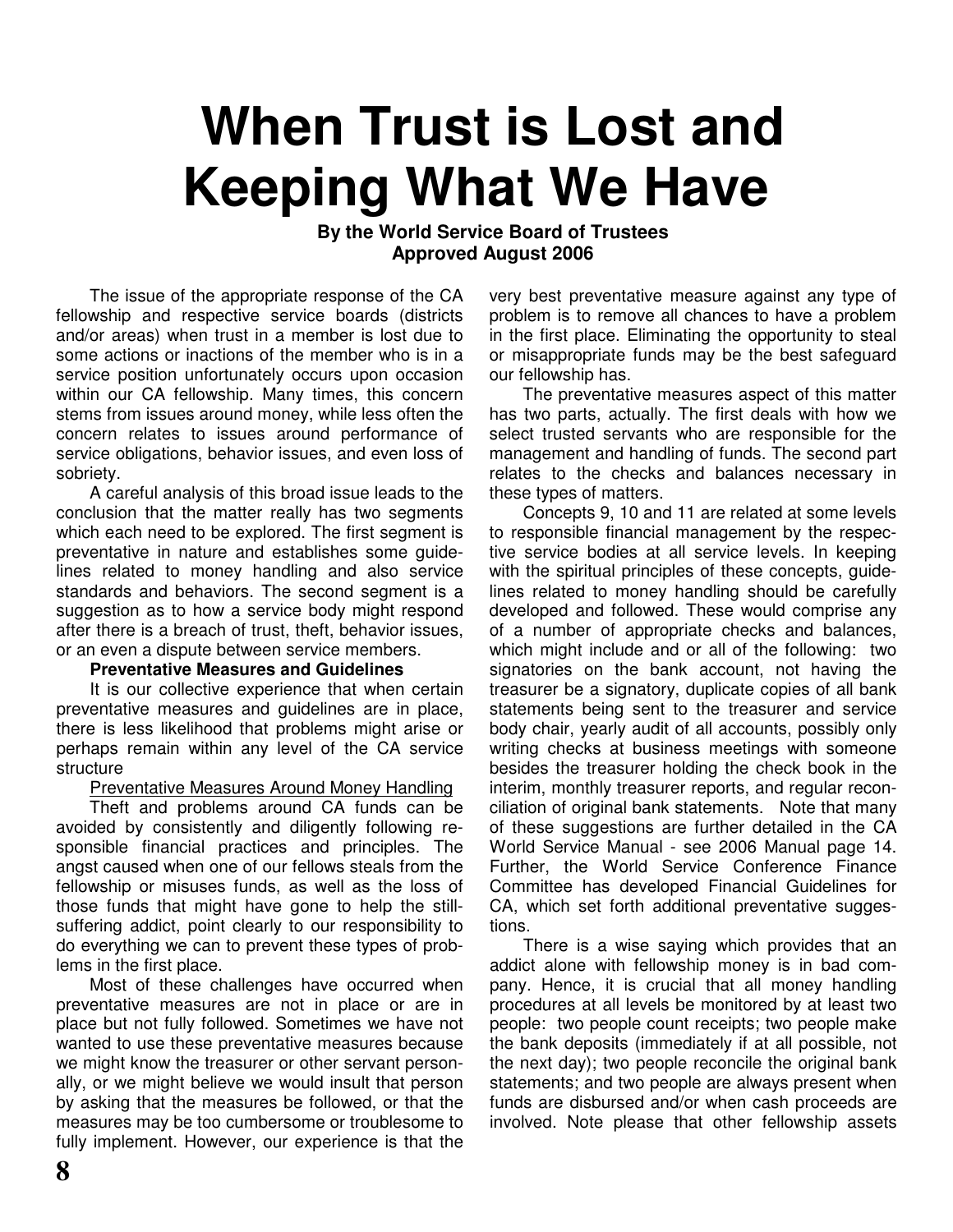such as convention merchandise, literature, memorabilia, or office equipment should be treated similarly.

At all levels of our service structure, we need to make sure that money handling guidelines are in place, preferably in writing or at least locatable in the service body's minutes. These guidelines should reference what is expected of the trusted servants in terms of money handling procedures, audit procedures, accounting expectations, checks and balances and the like. The service body might in fact include a statement that theft, misappropriation, or misuse of fellowship funds will not be tolerated at any level and might even consider the process that the service body might follow if such an event occurs. It follows that servants who are aware of these guidelines in their entirety are most likely to follow them and behave in a responsible manner.

Other Clearly Articulated Expectations of What the Service Body Expects of the Trusted Servant

It is often hard to judge the performance of a trusted servant where there are no clear guidelines of how the servant is expected to serve. Accordingly, it is suggested that the service body implement standards for performance by trusted servants. These could complement and supplement the service body's financial and money-handling guidelines.

These performance standards could include those referenced in the CA World Service Manual and those adopted as bylaws of the service body after participation and group conscience including all trusted servants to be affected by the standards. These standards might need to be updated from time to time as service positions change and evolve. Fortunately, there are now several service bodies within our fellowship that have such standards in place and are more than willing to share their experience, strength and hope if asked. Three very common standards relate to loss of sobriety, behavioral challenges and attendance (or the lack thereof) by the trusted servant at service body meetings.

#### **Selection of Trusted Servants**

Bill W. wrote an article which was published in the April 1959 edition of the Grapevine entitled "Leadership in AA: Ever a Vital Need." Other writings by Bill and others in 1961, 1966 and 1972 helped to further refine this initial writing. Bill's initial article is inserted directly into the Twelve Concepts for World Service in Concept 9 which provides in part: "Good service leaders, together with sound and appropriate methods of choosing them, are at all levels indispensable for our future functioning and safety..." So first, we must describe what the trusted servant's duties and responsibilities will be; then we must develop a set of requirements both in terms of sobriety as well as applicable service and real life experiences that

match the duties and responsibilities. The writings seem to emphasize the needs of the service body which is tasked with making selections after being fully informed of the strengths and weaknesses of the respective candidates. At a minimum, a service resume should be created and circulated; additional specific questions can be asked as a supplement to the service resume or during an interview, if one is held.

In addition to the tangible qualifications of the possible trusted servant, there are some "intangibles" to consider. One is whether we can "trust" the trusted servant. Another is what kind of a service leader the person might be. As Bill stated:

"Good leadership originates plans, policies, and ideas for the improvement of our Fellowship and its services. But in new and important matters, it will nevertheless consult widely before taking decisions and actions. Good leadership will also remember that a fine plan or idea can come from anybody, anywhere. Consequently, good leadership will often discard its own cherished plans for others that are better, and it will give credit to the source…. Good leadership never passes the buck. Once assured that it has, or can obtain, sufficient general backing, it freely takes decisions and puts them into action forthwith, provided of course that such actions be within the framework of its defined authority and responsibility."

#### **Response When Trust is Lost**

If the safeguards related to money are followed and/or the behavioral and other expectations of the trusted servant are spelled out and then followed, it makes it nearly impossible for problems to still occur. Occasionally, though, even if these safeguards and expectations are complied with, there may be situations which cause trust in a particular trusted servant to be lost. When these unfortunately occur, the service body and members of the fellowship are often faced with the dilemma of how to proceed. This is another reason why clear standards and guidelines are helpful, as they establish a standard to compare to when potentially harmful situations arise. Other factors to consider are: a sliding scale based upon the severity of the action; also the service body is encouraged to look at the levels/efforts of restitution and remorse by the person involved; another issue is whether the action is an isolated incident or part of a pattern.

In any event, when these types of problems occur, we must ask whether all financial guidelines and procedures were followed or, if applicable, whether the expectations which were set forth were reason-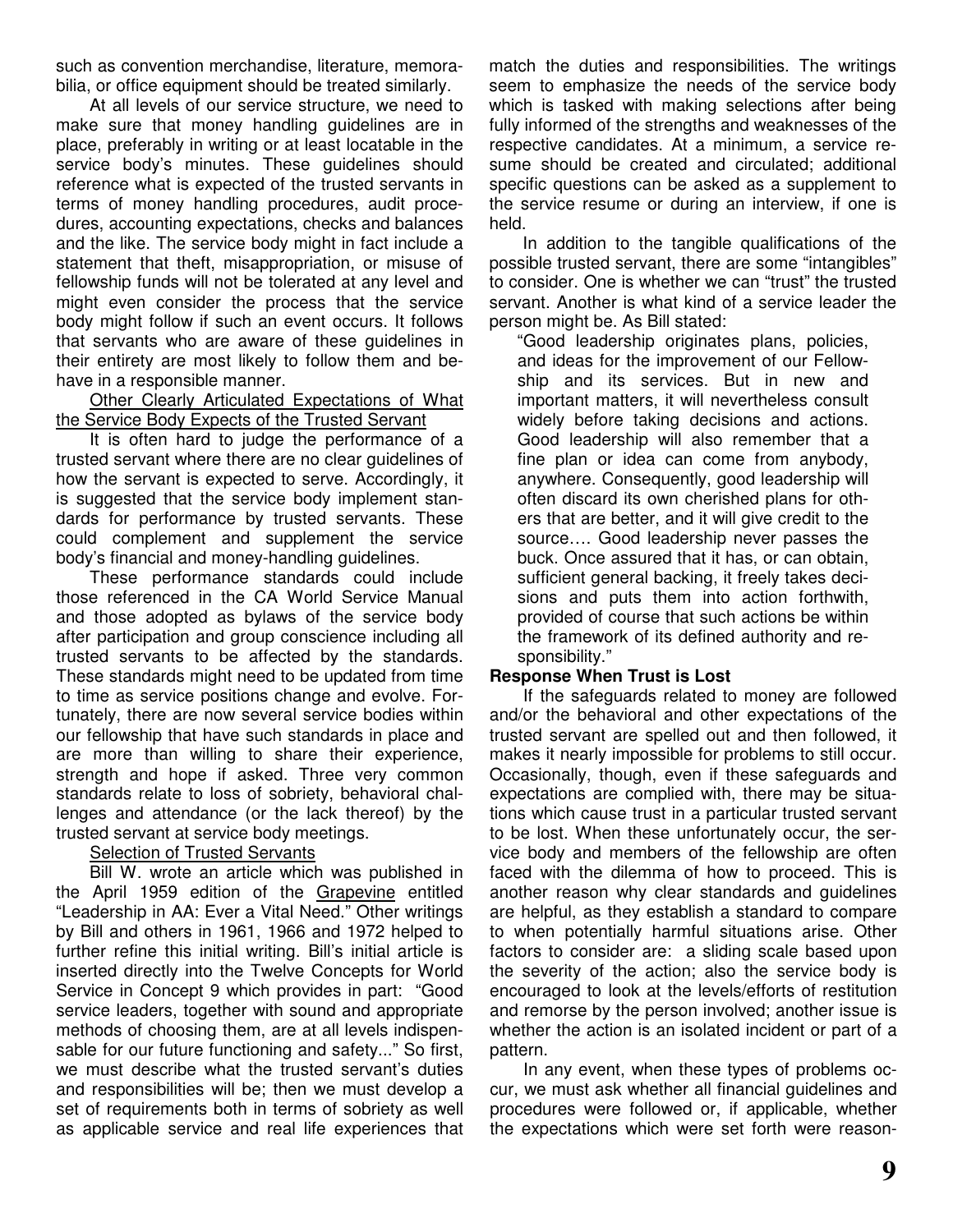able for the trusted servants and whether they were in fact met. If either answer is no, the service body should bear part of the responsibility for the problem and the existing procedures and safeguards should be reviewed and modified appropriately.

If, however, the service body can answer that its guidelines were followed completely and that everything possible was done to prevent a problem with money or that its expectations of the servant were clear, set forth and understood by the servant and the result is that there still are missing funds, theft, misbehavior, or breaches of the service body's guidelines, then great care must be taken as to how to proceed. When any or a combination of these actions occur there is often a mixture of reactions from the fellowship, ranging from 'forgive and forget, after all we are all addicts and this is how our disease manifests itself and we do not want to run the servant out of the rooms of recovery into a possible relapse,' to something like 'let's sue or prosecute.' Whatever the reaction is, we need to be mindful that we are charged with first finding out exactly what happened and why. We do not want to overreact, nor do we want to insufficiently react.

Our program of recovery affords all members of our fellowship the chance to behave responsibly in these types of difficult situations, to face our fellows and make amends. This process often starts the healing for the entire fellowship.

However, this is not to say that theft, misuse of funds, other problems with money, loss of sobriety, misbehavior, or failure to fully meet clearly articulated service commitments should be taken lightly or that the service body should sit idly by waiting for the servant to make amends, change and/or apologize. The service body should instead encourage a review process which is responsible, spiritual and fair to all involved. In any event, we are always mindful of our Tradition of placing principles before personalities, especially in these types of situations

If it becomes clear that funds are missing or that a servant has breached his or her duties as clearly set forth in the applicable service guidelines, the service body should make every effort to contact the individual to schedule a meeting where the servant is fully informed of the date, time and location of the meeting and that at such meeting, the servant will be provided the chance to present his or her version of the events. At such a meeting, it is recommended that the format allow adequate time for all involved to express their respective feelings, concerns and solutions. This allows all in attendance to provide their input and may afford a 'cooling off period' to occur. Thereafter, a short break is suggested to allow the participants the chance to connect with their own Higher Powers, focusing on spiritual principles and solutions, before reconvening to conscience on the next course of action.

In these instances, the servant is encouraged to present his/her side of the matter and to find a solution for both the servant and the particular service body. Only if there is no solution should any of the other possible options be explored. Again, it might also depend on whether there are guidelines in place or detailed expectations which have not been followed to an acceptable level. If these items are in place by the service body, the inquiry and solution might be easier. If not, perhaps more difficult.

If the servant appears at such a meeting and admits to the theft, misuse of funds or failure to follow the financial guidelines of the service body and agrees to pay the funds back, a restitution agreement can be created which might include regular periodic payments in such amounts and in such intervals as acceptable to all involved. Most such agreements specify a weekly or monthly payment until all funds are repaid. Our experience indicates that such agreements need to be written, signed by both the member and a trusted servant of the service body, and perhaps drafted with the advice of counsel if possible. The restitution agreement should have a provision which states that if the agreement is not followed, the service body reserves the right to take whatever legal actions it may be entitled to both under the agreement as well as under the underlying theft statutes applicable to the jurisdiction where the service body is located. A periodic report about the status of the restitution agreement should be made to the service body until the agreement is paid or satisfied in full.

If the issues are around loss of sobriety, misbehavior, or failure to comply with the guidelines in place within the service body, then the inquiry turns to appropriate consequences. These might range from removal from that service position to something less than removal, depending on the circumstance and contriteness of the servant. We are mindful here of two of the warranties within the Twelfth Concept: that no action by the service body ever be personally punitive or an incitement to public controversy; and that all actions of the service body should be democratic in thought and in action.

A sample provision to be placed in the service body's bylaws or guidelines might include the following:

#### **Problems of Misbehavior, Loss of Sobriety, or Misuse of Fellowship Funds**

Response by the service body when there are questions about the trusted servant's misbehavior, loss of sobriety, failure to follow other guidelines of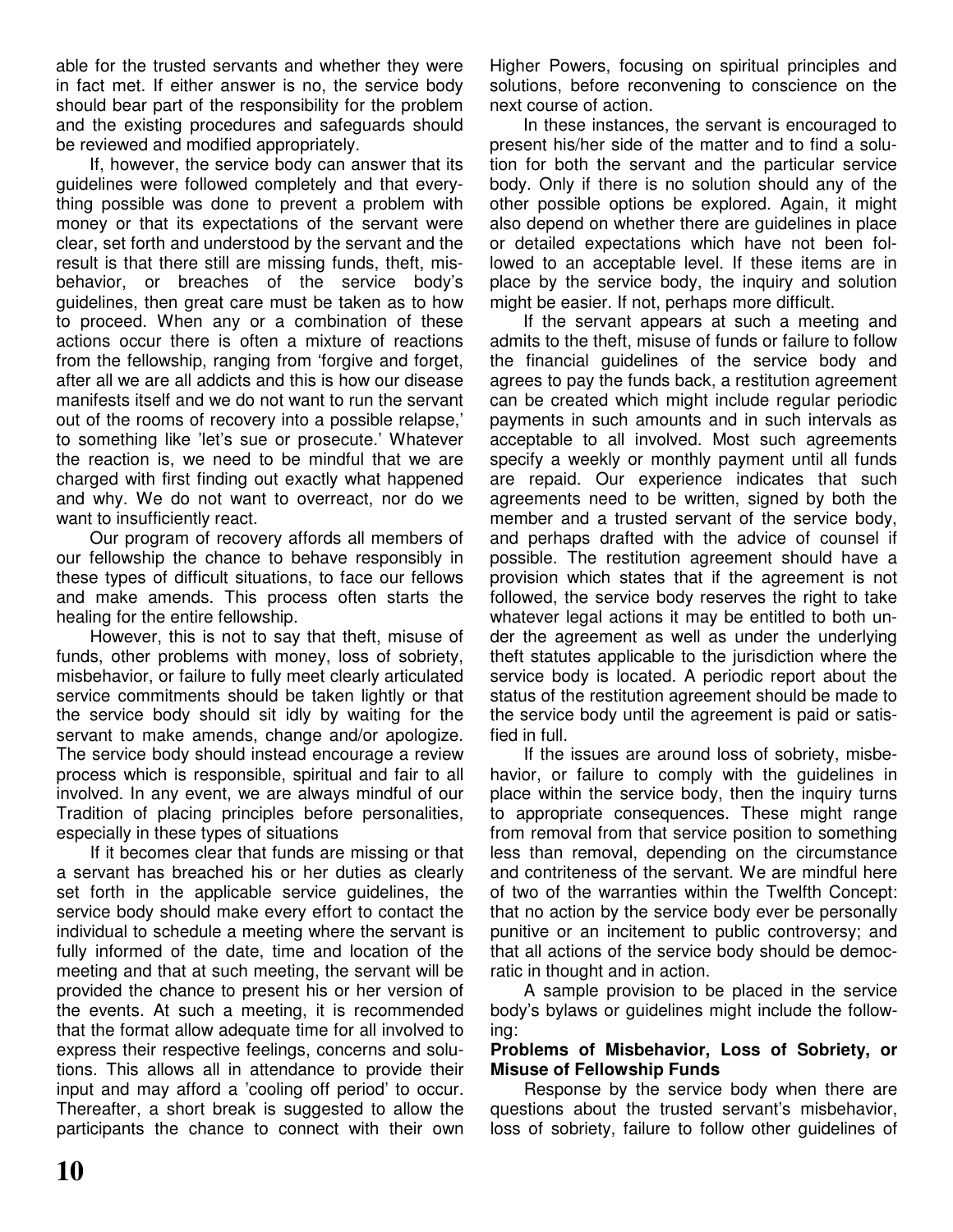the service body, or where there are accusations of theft, misuse of fellowship funds, and/or mishandling of such funds.

The following actions will lead to an investigation and possible further sanctions as warranted by the service body.

A. Loss of Sobriety: Complete abstinence is a requirement! Anything other than complete abstinence constitutes an automatic resignation. Further requirements are stipulated under each position's description.

B. Misbehavior: It would be virtually impossible to contemplate all possible events of wrongful behavior by the trusted servants. Wrongful behavior would include, but not be limited to, verbal abuse or physical violence directed toward a fellow trusted servant or CA member. Incidents of wrongful behavior should be carefully considered on a case-by-case basis.

C. Misuse of Fellowship Funds: The Eleventh Concept establishes that the sole absolute priority for the use of CA funds is to carry the message to the addict who still suffers. The 12 Concepts give the service body a mandate from the CA groups that calls for total fiscal accountability. With this in mind, any misuse of funds by trusted servants cannot be tolerated. Definition: "Misuse of funds" includes, but is not limited to, theft, embezzlement, or use of funds for any purpose not expressly authorized by the applicable service committee or subcommittee. This includes theft of cash, checks, any financial instrument (i.e., refunds from vendors to the CA. fellowship), or asset (i.e., equipment, supplies or inventory).

1. Interim Action - Suspension

a. Should any trusted servant be suspected to have misappropriated or misused fellowship funds, to have lost sobriety, or been accused of misbehavior, the members of the executive committee of the service body which initially put the trusted servant in place will contact each other, in person or by phone, to discuss and begin an investigation of the allegations made. Upon outcome of the initial investigation, the Executive Body may vote to immediately "suspend" the member(s) involved from their applicable service position(s). Suspension in this instance is not disciplinary action; it is a pause in active service to allow time for further investigation of the incident.

b. A suspended trusted servant may no longer represent him/herself to the fellowship or service body as the holder of that trusted servant position. Additionally, a member, upon notification of being suspended, may not be reimbursed for any servicerelated expenses incurred during the course of his/her suspension.

c. The presiding officer of the service body, immediately upon calling the next successive service body meeting to order, must report all interim suspension decisions made by the Executive body, fully disclosing the alleged misappropriation or misuse of funds, misbehavior or other wrongful actions, and name the individual(s) involved. Any member suspected of misappropriation or misuse of funds, or of any other wrongful acts, may exercise their Fifth and Tenth Concept rights to redress at this time.

d. The service body may discuss continuing the investigation or moving to action.

e. Any other member who participates in or who had knowledge (without notifying the committee) of the suspected misappropriation or misuse of funds or other wrongful behavior, shall be subject to the same actions taken against the suspected person(s).

2. Action - Reinstatement/Removal

a. The service body may vote to reinstate the member(s). Upon reinstatement, said member's suspension will be lifted and he/she will resume his/her role as a full participant of the service body.

b. This matter can be brought to the applicable overseeing service body if the action occurred at a subcommittee level. If the service body votes to further investigate or to suspend a member, the subcommittee, if there is one, will report these actions to the applicable overseeing service body and ask for its guidance and recommendations. The suspected person may exercise their Fifth and Tenth Concept right to redress at this time at the overseeing body level. (Here, for example, if the action occurred at the Area H&I Committee, the Committee would have the right to bring the matter to the Area.) If the matter involved a trusted servant of the Area or District, the body which placed that servant in the service position shall have ultimate authority to act in such instance.

c. If the subcommittee or overseeing service body votes to remove the trusted servant with cause, said individual's participation within the service body is immediately terminated. Additionally, any member removed from office and/or committee by the service body for misappropriation or misuse of fellowship funds may not hold any District, Area or Regionallyelected position, or handle any fellowship funds of the Area, District or its subcommittees for a period of three (3) years.

3. Restitution

a. A member removed from a service position for the misappropriation or misuse of fellowship funds may be subject to other sanctions by the service committee.

b. Members removed from office for the misappropriation or misuse of fellowship funds may, at the discretion of the service body, be asked to sign a promissory note and make restitution in lieu of prosecution.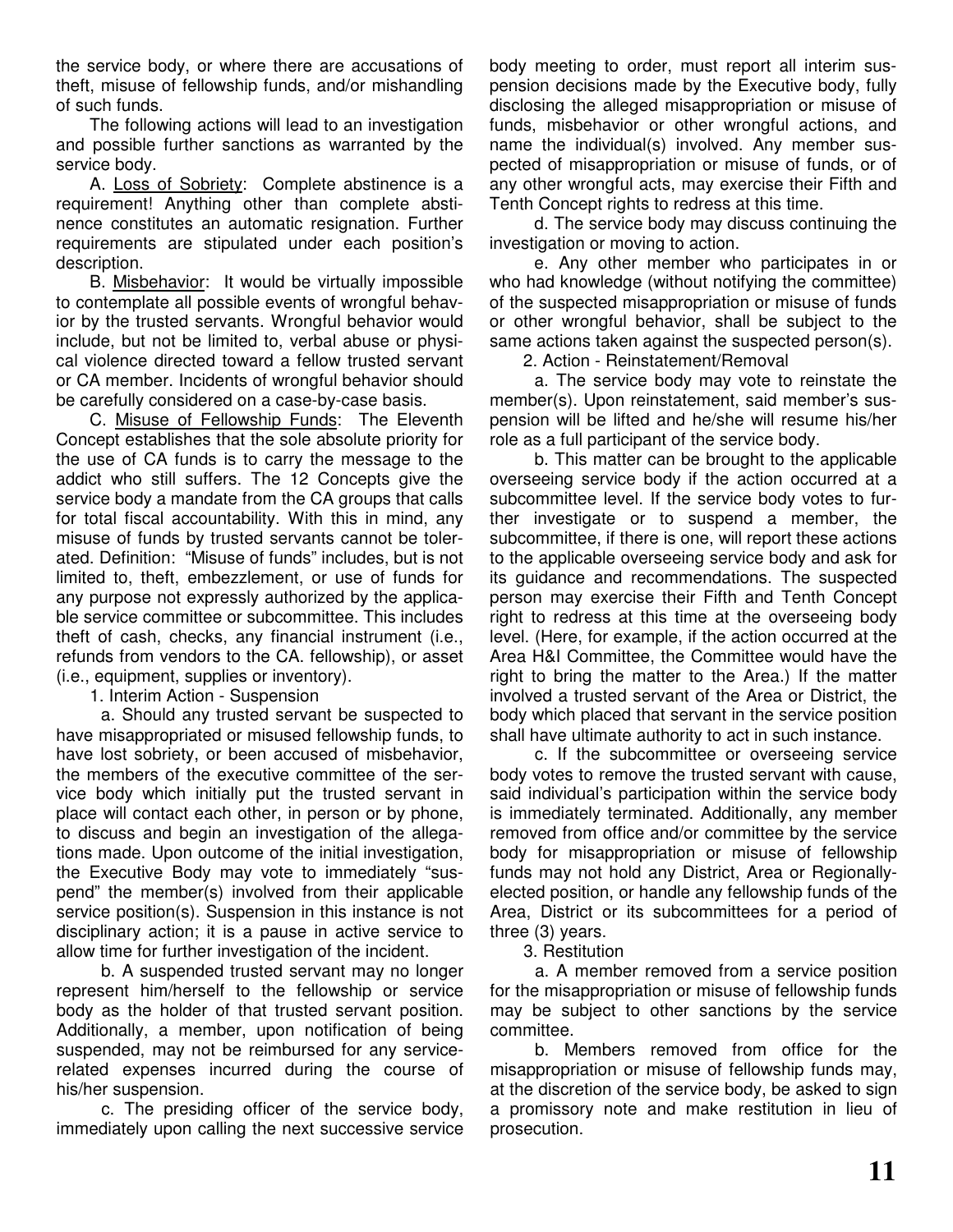|                  | 7 <sup>th</sup> Tradition April-June 2008   |                        |                             | 7 <sup>th</sup> Tradition April-June 2008                   |                     |
|------------------|---------------------------------------------|------------------------|-----------------------------|-------------------------------------------------------------|---------------------|
| Category or      |                                             |                        | Category or                 |                                                             |                     |
| Location         | <b>Donor Name/City</b>                      | <b>Total</b>           | Location                    | Donor Name/City                                             | <b>Total</b>        |
| <b>CANADA</b>    |                                             |                        | <b>Illinois</b>             | Friday Night Faith, Hope, &                                 | \$15.00             |
| Ontario          | Southern Ontario C.A.                       | \$2,000.00             |                             | Courage                                                     |                     |
| <b>UK</b>        | Anonymous - London                          | \$1.09                 |                             | Illinois Area of C.A.                                       | \$900.00            |
| <b>Anonymous</b> | Anonymous                                   | \$123.94               |                             | Northwest Suburban District                                 | \$520.69            |
| <b>UNITED</b>    |                                             |                        |                             | South & West District                                       | \$289.20            |
| <b>STATES</b>    |                                             |                        | <b>Indiana</b>              | Anonymous - Carmel                                          | \$1.00              |
| <b>Arizona</b>   | Arizona Area                                | \$1,000.00             | lowa                        | <b>AAOMAS</b>                                               | \$79.68             |
|                  | Arizona Area donation to CAWS<br>Convention | \$500.00               | <b>Kansas</b>               | New Found Life C.A.                                         | \$20.00             |
| <b>Arkansas</b>  | Anonymous - Little Rock                     | \$10.00                | Louisiana                   | <b>Flying Higher</b>                                        | \$75.00             |
|                  | Arkansas Area C.A.                          | \$225.00               |                             | <b>Massachusetts Massachusetts Area</b>                     | \$90.00             |
|                  | <b>Primary Purpose</b>                      | \$5.00                 | Michigan                    | Central Michigan Area                                       | \$300.00            |
| California       | Anonymous - Los Angeles                     | \$356.49               |                             | Living in the Solution                                      | \$20.00             |
|                  | Anonymous - San Diego                       | \$0.05                 | <b>Minnesota</b>            | <b>Saturday Morning Alive</b>                               | \$40.00             |
|                  | Anonymous - Sunland                         | \$1.74                 |                             | Wednesday Fairview C.A.                                     | \$10.80             |
|                  | <b>Broken Pipe</b>                          | \$5.00                 | <b>Missouri</b>             | Come and Get It                                             | \$19.00             |
|                  | C.A. Northbay Service Group                 | \$15.00                |                             | <b>Fried Pipers &amp; Cocanuts</b>                          | \$12.00             |
|                  | C.A. Southbay Beach Cities                  | \$150.00               |                             | Kansas City District                                        | \$40.00             |
|                  | <b>CALA Long Beach Compton</b>              |                        |                             | <b>Working With Others</b>                                  | \$20.00             |
|                  | <b>District</b>                             | \$262.50               | Nebraska                    | Anonymous - Omaha<br>Nebraska Area                          | \$5.00              |
|                  | <b>CALA Westside/Hollywood</b>              |                        |                             |                                                             | \$452.89            |
|                  | <b>District</b>                             | \$367.18               | <b>Nevada</b>               | Anonymous - Reno                                            | \$170.00            |
|                  | Central California C.A.                     | \$191.25               | <b>New Jersey</b>           | Hope, Faith & Courage                                       | \$75.00             |
|                  | Clean & Serene Surf Retreat                 | \$180.00               | <b>North Carolina EC202</b> |                                                             | \$150.00            |
|                  | Come Alive Birthday Donation                | \$51.00                | Ohio                        | Friday Paycheck Group                                       | \$0.94              |
|                  | Life's Little Gifts                         | \$1.00                 |                             | <b>Early Morning Serenity</b><br><b>Getting Real People</b> | \$90.00             |
|                  | Miracle Mile Group                          | \$5.00                 | <b>Oklahoma</b>             | Freedom For All                                             | \$34.00<br>\$138.00 |
|                  | Miracle of Women                            | \$100.00               |                             | Oklahoma C.A.                                               | \$100.00            |
|                  | Natural High Marathon                       | \$420.00               |                             | Southern Oklahoma Area                                      | \$75.00             |
|                  | <b>OCCA</b>                                 | \$1,000.00             |                             | The Rock Stops Here                                         | \$150.00            |
|                  | One Step At A Time                          | \$33.00                | Pennsylvania                | C.A. on Saturday                                            | \$6.06              |
|                  | Recovery In The Desert                      | \$31.00                | <b>PA/NJ/DEL</b>            | PA/NJ/DE Area                                               | \$75.00             |
|                  | Recovery In The Desert II                   | \$104.10               |                             | South Carolina Common Solutions Group                       | \$35.00             |
|                  | S.G.P.V.C.A.                                | \$1,847.57             | <b>Tennessee</b>            | Tennessee Area                                              | \$100.00            |
|                  | Spirit of Studio 12                         | \$6.75                 |                             | Natural High                                                | \$0.08              |
|                  | <b>WIECA</b>                                | \$100.00               | <b>Texas</b>                | Anonymous - Houston                                         | \$30.00             |
|                  | <b>WSOB</b>                                 | \$54.03                |                             | Common Bond                                                 | \$30.00             |
| Colorado         | Anonymous - Montrose                        | \$20.00                |                             | <b>Texas Area Service Committee</b>                         | \$865.90            |
|                  | C.A. Area of Colorado                       | \$2,950.00             |                             | Unit C                                                      | \$200.00            |
|                  | C.A. of Colorado - Southern                 | \$36.00                | Utah                        | Anonymous - SLC                                             | \$60.00             |
|                  | <b>District</b><br>Nirvana                  | \$221.33               |                             | C.A. Central District                                       | \$1,000.00          |
|                  |                                             | \$90.00                | Virginia                    | Gimme Shelter From the Rock                                 | \$2.30              |
| <b>Florida</b>   | The Promises Meeting                        | \$250.00               | Washington                  | <b>Carpet Cruisers</b>                                      | \$95.00             |
|                  | Ft. Myers District                          |                        |                             | C.A. District #3                                            | \$0.56              |
| Georgia          | South Florida<br>Georgia Area               | \$100.00<br>\$2,000.00 |                             | <b>Blade Runners</b>                                        | \$131.10            |
|                  | <b>Monday Night Coconuts</b>                | \$105.00               | Wisconsin                   | Fri Nite Uncolas                                            | \$95.00             |
|                  | Spiritual Awakenings Group                  | \$208.22               |                             | Razor's Edge                                                | \$38.00             |
|                  | Today's Hope                                | \$170.00               |                             | Sunday Night Strength                                       | \$477.80            |
|                  | <b>Tucker Turtles</b>                       | \$89.87 World          |                             |                                                             |                     |
|                  |                                             |                        | <b>Contribution</b>         | Anonymous                                                   | \$4,959.41          |
|                  |                                             |                        | Program                     |                                                             |                     |
|                  |                                             |                        | <b>Total</b>                |                                                             | \$27,482.52         |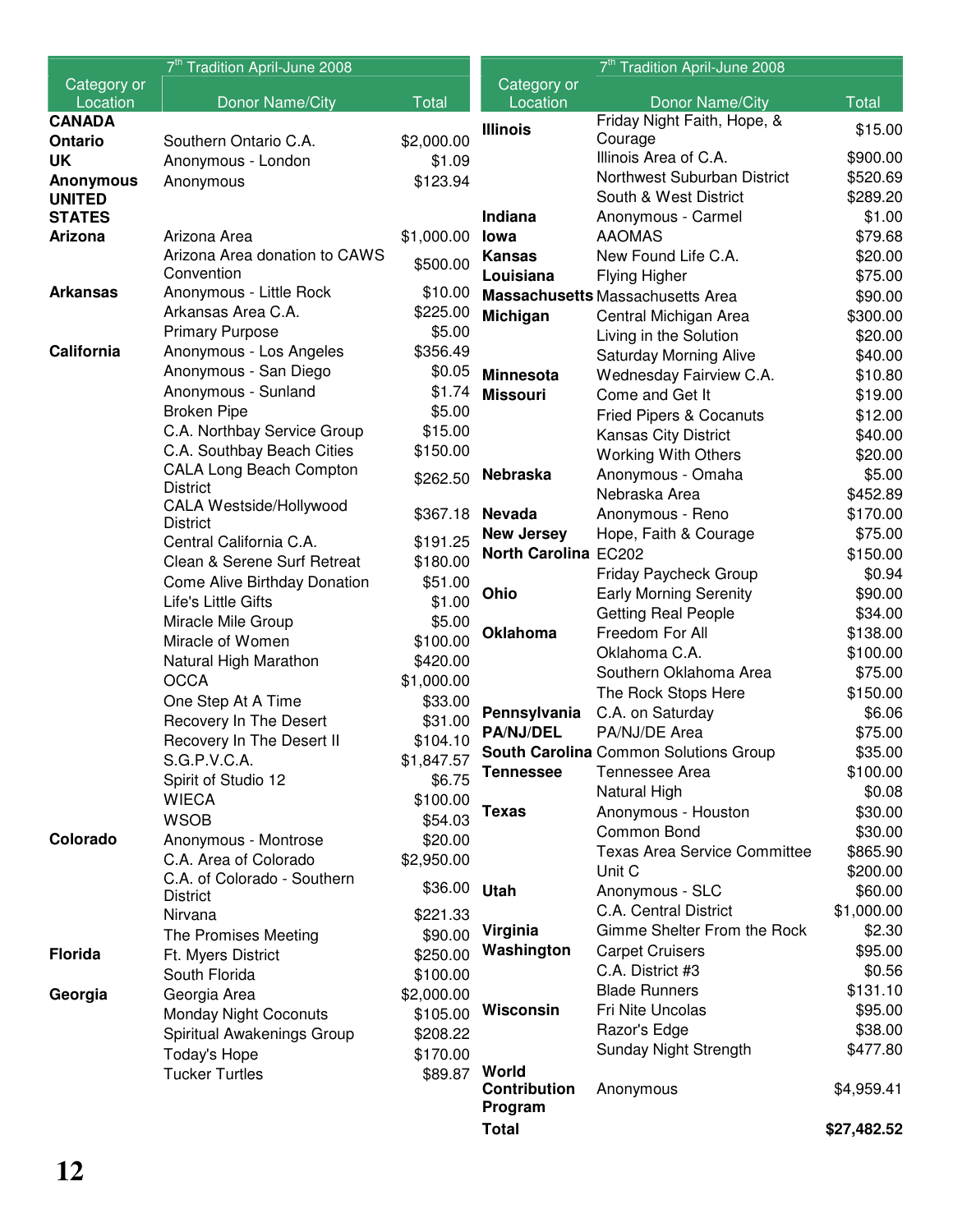### PI Corner:

# NADCP St Louis

### By Russell S. **CATIK**

Whilst most members were heading home after the fantastic CAWS Convention in Salt Lake City, two others and I made our way to a conference centre in St. Louis, Missouri to raise awareness for Cocaine Anonymous. The event we were attending was the National Association of Drug Court Professionals, a large conference providing the opportunity to introduce C.A. to around 3,000 professionals, many of whom are in an ideal position to carry the message of Cocaine Anonymous to their clients and communities.

The exhibition hall was large and our allocated booth space was well placed. CAWSO has a backdrop that we quickly put together and suddenly the ten-square-foot space took on C.A.'s identity; our logo and colours of white on green were easily recognisable. As we arranged the table with our literature, we realised the necessity to present ourselves in a (dare I say) professional manner. We may be the only example of C.A. these people ever meet and I'd like to believe they liked what they heard and saw.

The event started with a breakfast gathering and we split up and started to introduce ourselves to attendees, inviting them to visit our booth for more information. When the doors to the exhibition hall opened, we found ourselves with a steady flow of visitors, and this was the way it remained over the next three days. We met judges, probation officers, councillors, police, court officials and others working within  $\Omega$ <sup>11</sup> communities; some of them had heard of C.A. and some hadn't. We answered questions on how and where to access meetings (yes, of course we talked about online meetings as well) and explained the beautiful fact that we are a nondrug-specific Fellowship. We also had the opportunity to introduce C.A. to attendees from

Europe and New Zealand. The three of us seemed to work well together and, as with my home group, our strength was our diversity.

What I love about our service structure, at all levels, is our ability to do the best we can with what we've got, and this event was an example of such an attitude. At one stage we borrowed some literature from a local group as we'd run out, and a couple of visits to the local print shop got us through.

We also had the chance to meet up with local C.A. members and visited two groups in the area. We were collected and taken for dinner, then a meeting, and dropped back off at our hotels, and I got to answer what seems to be a reqular question when I'm stateside,

Q: "Do people smoke crack in England?"

A: "Yes, some English people do smoke crack; we also have access to Cocaine Anonymous and recovery is then possible."

These public information events are very important and help us observe our 5<sup>th</sup> Tradition. In the UK, we have attended similar conferences for a number of years and I'd strongly suggest that local PI committees look out for such opportunities. Contact your Regional Trustee if you need some guidance. The CAWS PI Workbook offers some great suggestions on how to do this sort of stuff-it's not rocket science!

Before dismantling the booth, as I stood back and looked at the other two members interacting with the last of the attendees, a sense of gratitude and purpose came over me along with the realisation that we, as a worldwide Fellowship, have our place amongst these professionals in the spirit of cooperation. C.A. has come of age and the best is yet to come ...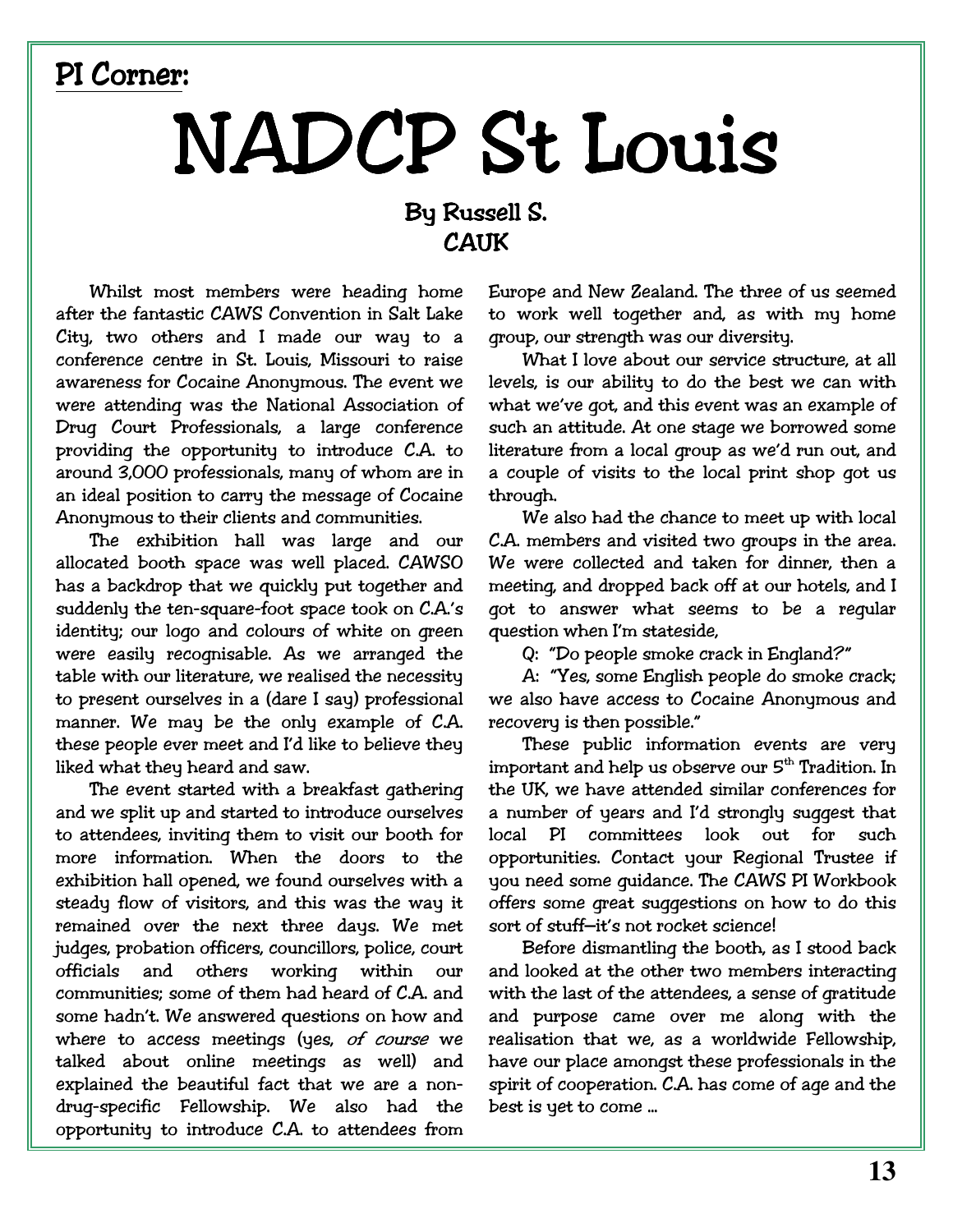# **MONEY MATTERS!**

#### By Lawrence M. **Atlantic South Regional Trustee** Little Rock, Arkansas USA

The Financial Guidelines were written by the World Service Conference Finance Committee and approved by the World Service Conference for guidance for groups, districts and areas to avoid mismanagement of funds and financial misfortunes. Let us look at some hypothetical situations:

A district decides to put on a play for entertainment during Celebrate Around the World. The participants of the play want the district to rent equipment. Only one bid is presented to the district and the cost for the equipment is at or above \$500; however, the funds are not available to cover the cost. It is suggested that the committee sell tickets for the event, separate from the district, pay for the rental items, and return the remaining funds in to the district. This is decided without the district's group conscience.

The Financial Guidelines state, "For any expenditure over \$500.00, there must be a three bid process." This is an effort to insure that the service body gets the best deal available to them. It also suggested there be no expenditures without a group conscience.

At this point accusations of theft are now flying. As things develop, it is determined that there is no district bank account, leaving the service body to be informed that the Treasurer keeps the district's funds at his/her home.

Again, we refer to the Financial Guidelines; under district money handling procedures, they state: "Maintains bank account(s) with checks requiring two signatures ... Submit monthly reconciled statements and report to the District Service Committee."

Also, none of these hypothetical groups have service committees.

Here are some reasons why a group should have a service committee. Tradition Nine states, "C.A., as such, ought never be organized; but we may create service boards or committees directly responsible to those they serve." In the Twelve Steps and Twelve Traditions, under Tradition 9, page 174, it gives us the best reason why we should have service committees at all levels of service:

"Unless each A.A. member follows to the best of his ability our suggested Twelve Steps of recovery, he almost certainly signs his own death warrant. His drunkenness and dissolution are not penalties inflicted by people in authority; they result from personal disobedience to spiritual principles.

The same stern threat applies to the group itself. Unless there is approximate conformity to A.A.'s Twelve Traditions, the group, too, can deteriorate and die. So we of A.A. do obey spiritual principles, first because we must, and ultimately because we love the kind of life such obedience brings. Great suffering and great love are A.A.'s disciplinarians; we need no others.

It is clear now that we ought never name boards to govern us, but it is equally clear that we shall always need to authorize workers to serve us. It is the difference between the spirit of vested authority and the spirit of service, two concepts which are sometimes poles apart. It is in this spirit of service that we elect the A.A. group's informal rotating committee, the intergroup association for the area, and the General Service Conferences of Alcoholics Anonymous for A.A. as a whole."

In these matters, we are guided by the Steps, Traditions, Concepts, the writings in the Twelve Steps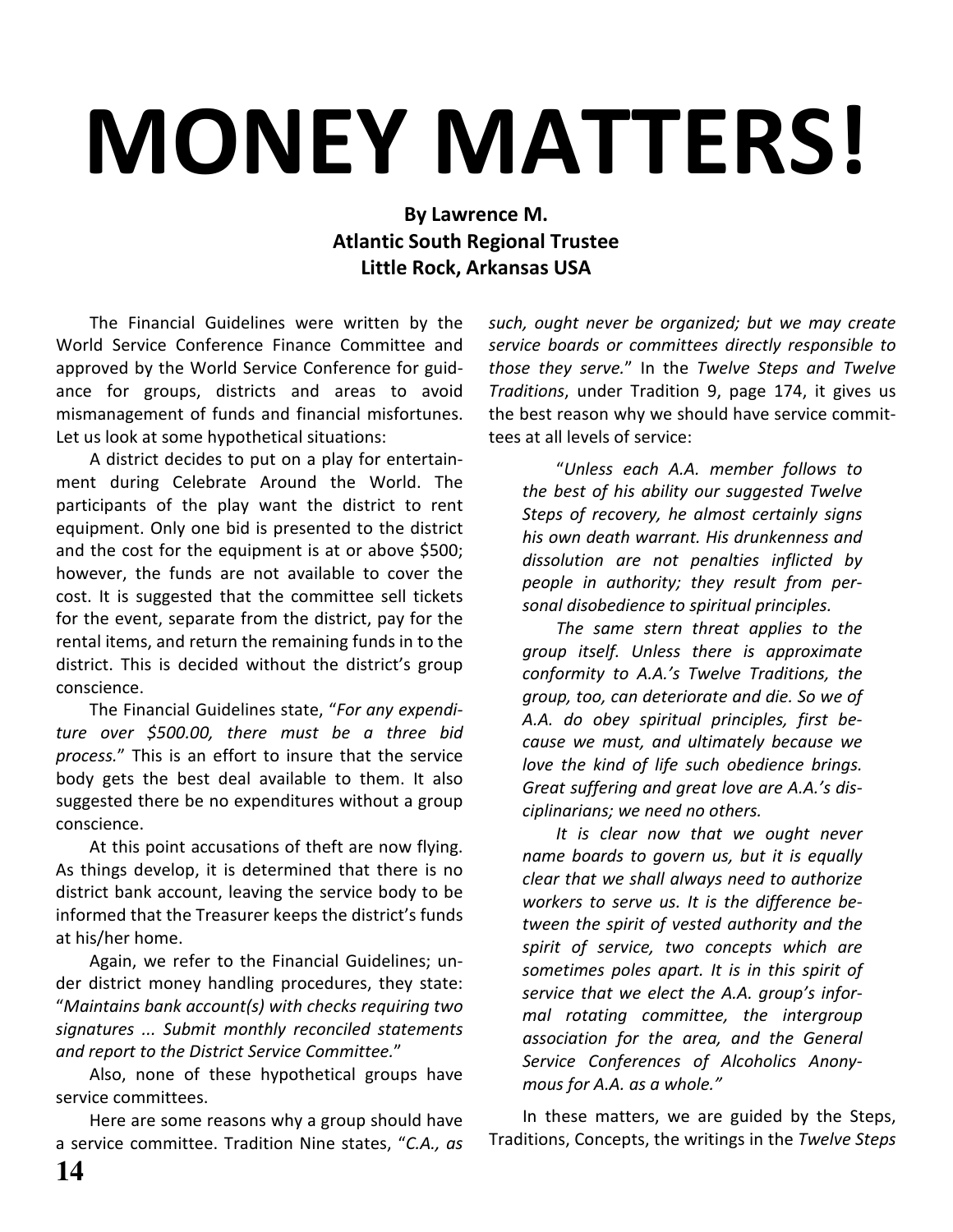and Twelve Traditions, C.A. World Service and the Financial Guidelines. The language, as cited, in the C.A. World Service Manual and the Financial Guidelines, is the clear conscience of our entire Fellowship (as passed by the C.A. World Service Conference) regardless of whether we, as a Board, or any member of the Fellowship or group, argues, decides, or interprets that they are suggestive versus required.

Referring to the C.A. Financial Guidelines, "If these guidelines are followed closely, our experience tells us that they will help avoid mismanagement of funds, and lessen the chance of financial misfortunes. The hope is that this will help our fellowship achieve financial security. This will maximize our efforts to carry the message of recovery to the still suffering addict."

My hope is that individuals at group, district and area service committees may benefit from reading this article.

[The Financial Guidelines can be found at http://www.ca.org/service/wscfinance.htm.]

#### **SUDOKU**

The objective of Sudoku is to fill all the blank squares with the correct numbers. There are three very simple constraints to follow in this 9X9 square game:

- 1. Every row of nine squares must include all digits 1  $through 9$ , in any order;
- 2. Every column of nine squares must include all digits  $l$  through  $9$ , in any order;
- 3. Every 3X3 subsection of the 9X9 square must include all digits 1 through 9.

For solution, see page 18.

| 3              |                |   | 8              | 9 |   |   |                | 1              |
|----------------|----------------|---|----------------|---|---|---|----------------|----------------|
|                | 8              |   |                |   | 1 |   | 3              | 5              |
|                | 9              |   |                |   | 6 |   |                | $\overline{2}$ |
| 9              |                | 8 |                | 1 | 3 |   | $\overline{c}$ |                |
|                |                |   |                |   |   |   |                |                |
|                | 1              |   | 5              | 8 |   | 3 |                | 4              |
| $\sqrt{5}$     |                |   | $\overline{2}$ |   |   |   | 9              |                |
| 8              | $\overline{c}$ |   | $\mathbf{1}$   |   |   |   | 4              |                |
| $\overline{4}$ |                |   |                | 3 | 8 |   |                | 7              |

## Subscribe to the NewsGram

Subscriptions are being accepted for the NewsGram. For the low price of \$10.00 U.S. per year, you can receive each copy of the NewsGram before your friends or your group. Simply complete this form and include your credit card information, or enclose a \$10.00 check or money order (U.S. dollars only) and send to: NewsGram, c/o CAWSO, 3740 Overland Ave., Suite C, Los Angeles, CA 90034. A subscription form is also available for download at www.ca.org.

 $\square$  I have enclosed a check/money order payable to CAWSO

 $\Box$  Visa/MasterCard/Discover/American Express #

| Signat⊔re: | :xpiration date |  |
|------------|-----------------|--|
|            |                 |  |

Name:

Address: \_\_\_\_\_\_\_\_\_\_\_\_\_\_\_\_\_\_\_\_\_\_\_\_\_\_\_\_\_\_\_\_\_\_\_\_\_\_\_\_\_\_\_\_\_\_\_\_\_\_\_\_\_\_\_\_\_\_\_\_\_\_\_\_\_\_\_\_\_\_\_\_\_\_\_\_\_\_\_\_\_\_\_\_\_\_\_\_\_

City and State/Province: \_\_\_\_\_\_\_\_\_\_\_\_\_\_\_\_\_\_\_\_\_\_\_\_\_\_\_\_\_\_\_\_\_\_\_\_\_\_\_\_ Country: \_\_\_\_\_\_\_\_\_\_\_\_\_\_\_\_\_\_\_\_\_\_\_\_\_\_\_\_\_

Zip/Postal Code: \_\_\_\_\_\_\_\_\_\_\_\_\_\_\_\_\_\_\_\_\_\_\_\_\_\_\_\_\_\_\_\_Telephone Number: (\_\_\_\_\_) \_\_\_\_\_\_\_\_\_\_\_\_\_\_\_\_\_\_\_\_\_\_\_ \_\_\_\_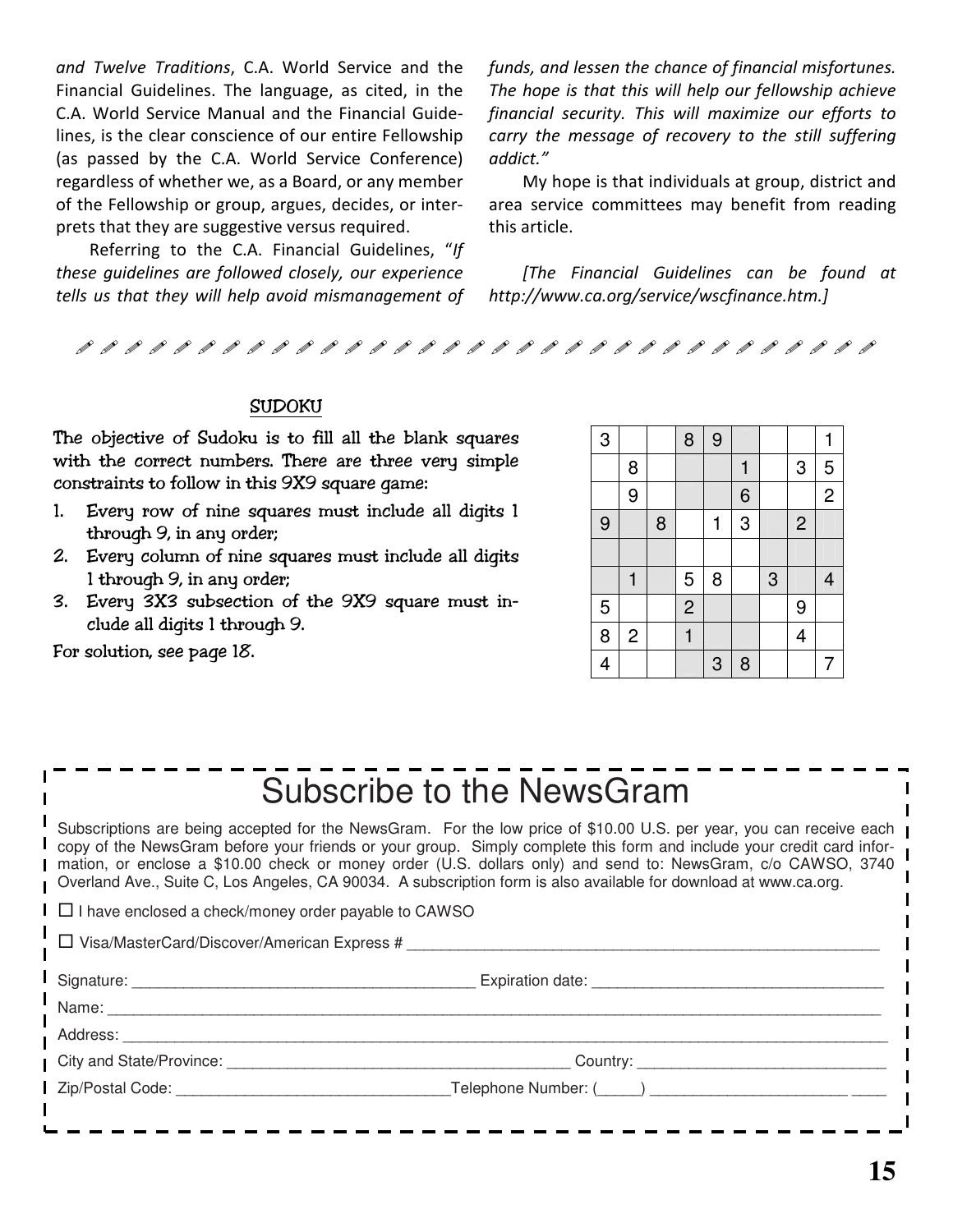# **Recovery in Compton**

#### **By Hayward H. Compton, California, USA**

I was born in Los Angeles, raised in Compton, attended school in Watts and college in Long Beach. In short, this is my story:

#### **What It Was Like:**

I believe fantasy was my first escape because I could use it to make myself any person or character I wanted to be; it also took me to all the places I wanted to go. From there, I started drinking and drugging at an early age back in the mid-60s, with alcohol and pills swiftly moving to smoking weed, snorting cocaine and doing all sorts of uppers because it all did for me what I couldn't do for myself. It seemed at the beginning there was a lot of enjoyment and very little pain, like a hangover now and then, but in the end, it was all pain and no enjoyment.

Two months out of high school, in July 1970, I enlisted in the U.S. Army for three years, which I believe really disappointed my father because he wanted me to go to USC and play baseball. I felt deep inside at that time I wasn't USC (or any other college) material or ready for that type of commitment, and I didn't want to see my parents spend a lot of money for me to just flunk out. I had my own plans that after military service I would get a good job, attend college and purchase a home, all through the government, and I could live up to my own ideas and expectations.

Once in the Army, I did away with the mouthwash and eye drops because I didn't have to hide my drinking and using or be worried about being questioned about what I was doing. After four months of basic and advance training, I received orders for a year tour of duty in Vietnam, Southeast Asia. So, in December 1970, at 18 years of age, I found myself in the middle of a war zone. This is where I was introduced to smoking heroin; I didn't want any tracks on my arms because that's the first place my father looked when I returned home. Many nights I drank and used anything and everything I could get my hands on, which helped me deal with fear and the long days ahead of me. I often came to not knowing where I was. I returned stateside from Vietnam around mid-December 1971, hooked on a wide variety of drugs as well as alcohol. I managed to miss the mandatory drug testing process that was implemented by the Army shortly after my return because of all the veterans returning home addicted.

In July 1973, I returned to civilian life and started working full-time. Along with an apprenticeship program, I enrolled in college classes and bought my first house. All along, I drank and used drugs of all sorts on a very regular basis. In late 1978, my job sent me to Jacksonville, Florida; this trip allowed me to pocket a very nice sum of money.

One late evening after I had returned home to Compton, I went across town to West Los Angeles with a dealer I knew to drop off a package of cocaine. The street the delivery was on seemed to be dark that night except for the dimly lit house. When we pulled up in front, there was a person peeping out the windows. As we approached the front door, it opened wide and a very large guy was standing there sweating, eyes wide open, with the most horrible look on his face. Little did I know that after this night, I would have the same look on my face for the next six years.

Once inside the house and seated at a very small, filthy table covered with scratched plates, burnt glass pipes, used lighters, empty shaker and ether bottles, along with ashtrays filled with cigarette butts, the guy took the whole package he received and cooked it. This really amazed me and I thought, "What a waste." Before taking the first hit, he looked around and offered it to me. What I know now is that I should have jumped up and ran all the way back to Compton screaming and never ever looked back, but I didn't. What I felt after that first hit was what I had been searching for all my life; I had no idea that I would chase that hit for the next six years and never have that exact same feeling again.

#### **What Happened:**

That period from March 1979 to June 1985 was filled with tons of pain, heartache, much suffering, a failed marriage, neglected children, several lost properties, sad and confused families, disgusted and angry employers, countless thousands of dollars spent with nothing to show for it, and the most important thing of all: time wasted that I can never regain.

Sometime around 1983, I took a look at my life and what I had become through drinking and using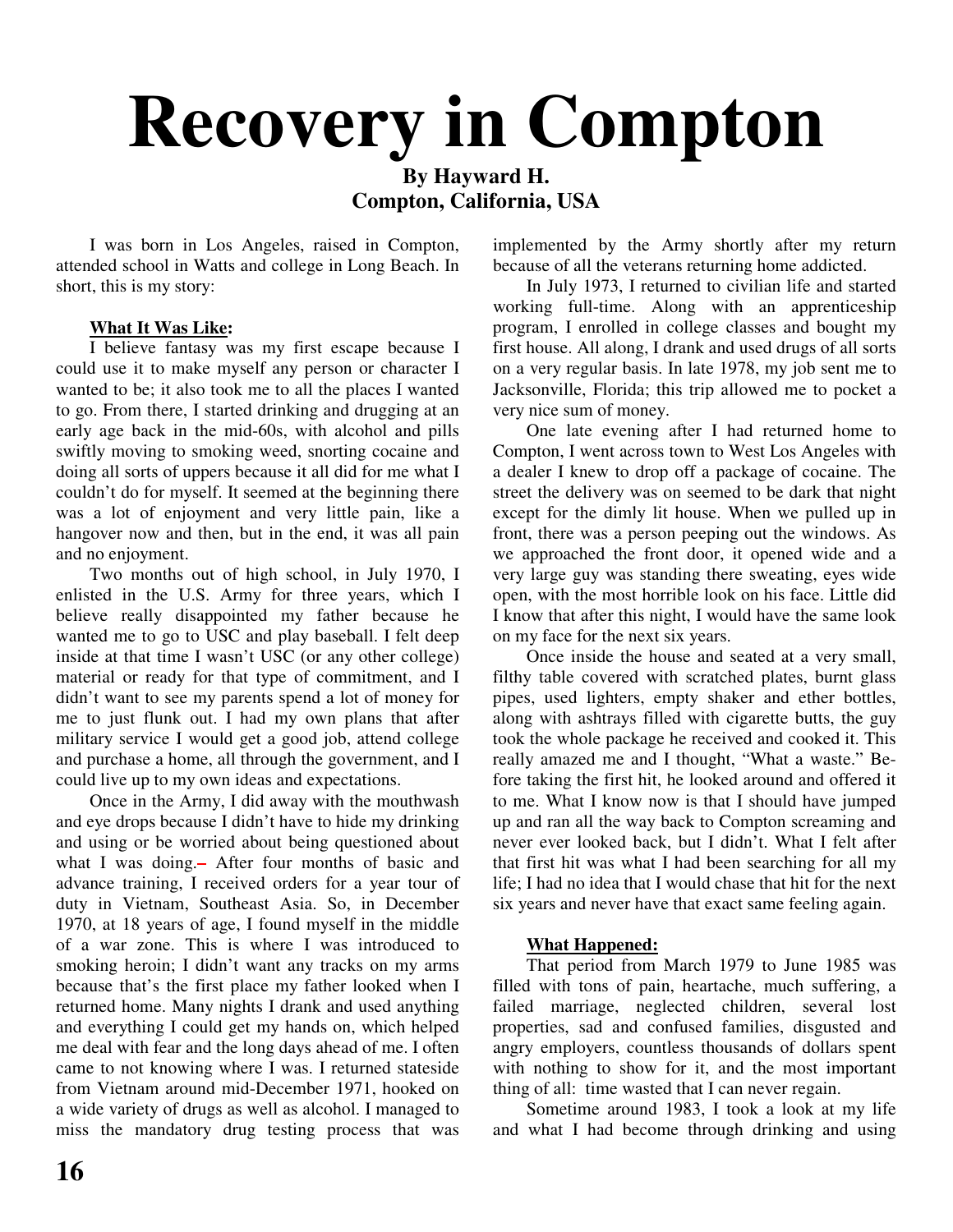drugs—my experiences in and out of jail, always broke, burning bridges with friends, and seeing that the will to care was the first thing to leave. After a while, I began to see commercials on TV about cocaine addiction along with ways of getting help. Finally, I showed up to a weekly outpatient counseling session at a hospital program saying that I only had a cocaine problem, but after each session, I always had a drink of something and would smoke weed if I had it. I managed not to hit the pipe for a week each time, coming back to that counseling session lying about not drinking or using anything at all. After the third weekly session, I couldn't hold out any longer and I made up for the three weeks that I had white-knuckled it. This run was the beginning of the end that lasted close to two more years.

In early 1985, with depressed feelings at times of ending it all, I started seeing two co-workers that I knew were just as bad or worse than I was. One of them had a bumper sticker on his car that said "No Cain, No Pain." This caught my attention and made me ask him questions about his life, the main one being how do you do it? The other guy would visit my office only to offer help, answer questions about why, and listen to my lies. Neither guy ever preached, belittled or tried to make me see things any other way than I did; it was truly "attraction rather than promotion."

Eventually I got a phone number from one of them for the VA program he attended and made the call that helped start my life of change. On June 20, 1985, with my back against the wall and no place else to turn, I finally found myself standing in front of this VA facility drinking a very warm beer and feeling lost, alone, depressed, abandoned and totally disgusted with myself, wondering how in the world did I end up here. I stayed in that program for 90 days, always wanting to leave and complaining, but through God's grace and taking the action of listening and not leaving, I stayed.

Finally, on September 24, 1985, I was faced with the choice of what I was to do: either get involved with what I learned there or go back to the streets with the idea that I had a better handle on things now and try it all over again. Gripped with fear, I immediately started attending meetings in Long Beach with one of my coworkers.

After a short while, I started wondering where people in Compton and south central Los Angeles were going to C.A. meetings and talking about this thing called recovery, and I found a newly formed C.A. meeting called "More Will Be Revealed." Around July 1986 I wanted to start a meeting in Compton, but God lead me to another newly-formed C.A. meeting called

"There is a Solution." This meeting, in a very small, smoke-filled room, became my home group.

It was in these rooms and others like them that I've met people that have become life long friends. These meetings have moved several times but remain in Compton. At present, Compton has about eight C.A. meetings that are well established and offer strong support for addicts and alcoholics seeking help.

Around May 1987 I started to get restless and bored with just going to meetings because I hadn't gotten a sponsor and involved with the Twelve Steps or taken any action to start clearing up the wreckage of my past. One night at a marathon meeting, I heard Joe H. and a group of people from a workshop share about exactly what to do to get rid of these feelings I had. Eventually Joe became my sponsor and took me through the Twelve Steps, which strengthened my foundation, and gave me action items to deal with the trying times ahead of me.

#### **What It's Like Now, in Recovery:**

On February 28, 1992 my father passed, a few months short of my 7<sup>th</sup> sobriety birthday. I had made amends him in 1987 and continued to make ongoing amends to my family, letting them all know and see that I was back in their lives and I was finished with drinking and drugging for good and all.

In early 2003 I took a look at my life to see where I was with this three-part recovery program. I wasn't really happy with what I saw or what I had done for the Fellowship that helped save my life.

For personal recovery, I attend meetings, work with people when asked, and try to go through the Twelve Steps on a yearly basis. At the group level, I'd held some commitments like treasurer, chip person, secretary and committee positions for the Solution's yearly marathon but nothing that really got me involved with the Twelve Traditions and Twelve Concepts like a GSR position because that requires time. So, I started attending the Long Beach/Compton District meeting as an Alternate GSR for the Solution meeting and eventually was elected Vice Chairperson.

This commitment forced me to read and become familiar with standing committee positions, the Twelve Traditions and Twelve Concepts. It also got me involved at the area service level and helped me to become more patient and tolerant of others. My first committee work at this level was a Love 'n' Service seminar, which helps orient members like me who are new to service work and also gets members from other areas and districts together. At the area service level I was eventually elected Delegate, allowing me to vote at the World Service Conference. This and work on the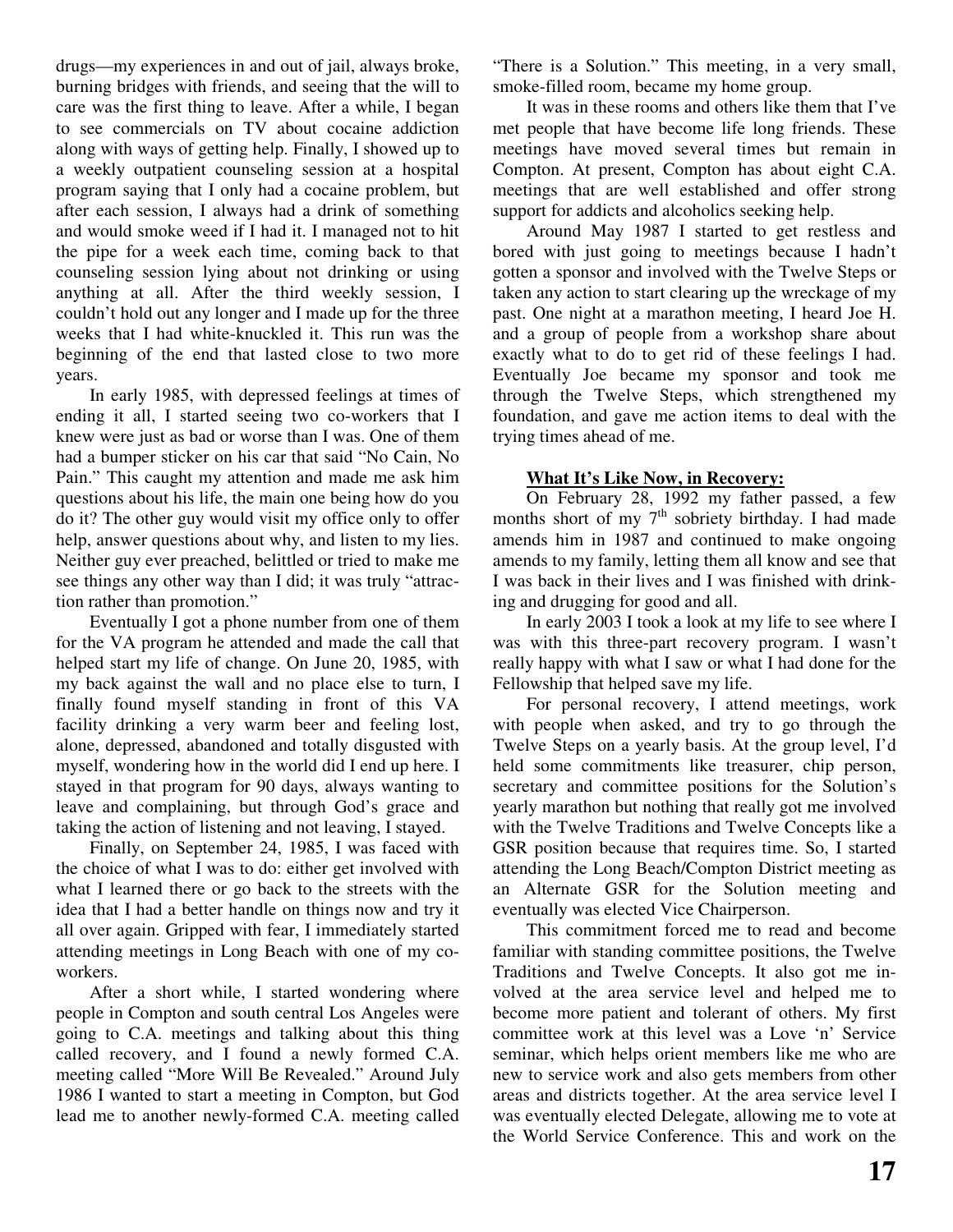2004 CALA convention have truly been highlights for me which help me deal with the low spots that continue to come and go in my life.

I will say that my life most of the time is really great, making it all worthwhile. Seeing a Fellowship grow up from a few weekly meetings to hundreds and when my life isn't all that, it's because of me getting in the way. I want to thank God for my life and I know that "**much more WORK is required**."

## WORLD SERVICE OFFICE ARCHIVES NEEDS YOUR HELP! |

Do you or someone you know have items from the early days of C.A.? The WSO Archives Committee is looking for World Service items such as  $Conference$  materials  $\&$  Convention memorabilia. We are also looking for local items such as local charters. bylaws or memorabilia for donation. If you have any of these items and would like to help preserve the Fellowship's history, please let us know. Send an e-mail to WSOARCHIVES@ca.org or call the WSO at 310-559-5833.

*Solution to Sudoku puzzle on page 15:*

| 3              | 5 | 2 | 8              | 9              | 7 | 4 | 6 | 1 |
|----------------|---|---|----------------|----------------|---|---|---|---|
| 6              | 8 | 7 | 4              | $\overline{c}$ | 1 | 9 | 3 | 5 |
| 1              | 9 | 4 | 3              | 5              | 6 | 7 | 8 | 2 |
| 9              | 4 | 8 | 7              | 1              | 3 | 5 | 2 | 6 |
| $\overline{7}$ | 3 | 5 | 6              | 4              | 2 | 8 | 1 | 9 |
| $\overline{c}$ | 1 | 6 | 5              | 8              | 9 | 3 | 7 | 4 |
| 5              | 7 | 3 | $\overline{c}$ | 6              | 4 | 1 | 9 | 8 |
| 8              | 2 | 9 | 1              | 7              | 5 | 6 | 4 | 3 |
| 4              | 6 |   | 9              | 3              | 8 | 2 | 5 |   |



### **CAWS 2009 25th Annual Convention One With the Spirit of Recovery**

CAWS '09—your 25th Annual Convention—is being held May 21-25, 2009 in Denver, Colorado at the Four-Diamond Omni Interlocken Resort. This convention will offer many speakers, workshops and marathon meetings throughout Memorial Day weekend. Planned events for CAWS '09 include an open-invitation golf tournament on the Omni Interlocken Resort's championship course (3rd best course in the Rocky Mountain region according to *Golf Magazine*) and a trip to Denver's cultural center. You will also have opportunities to attend a sunrise meeting on scenic Lookout Mountain and journey to the pristine beauty of Echo Lake. Make your reservations today to take advantage of the early bird registration packages by visiting the website at http://www.cawsconvention.org/.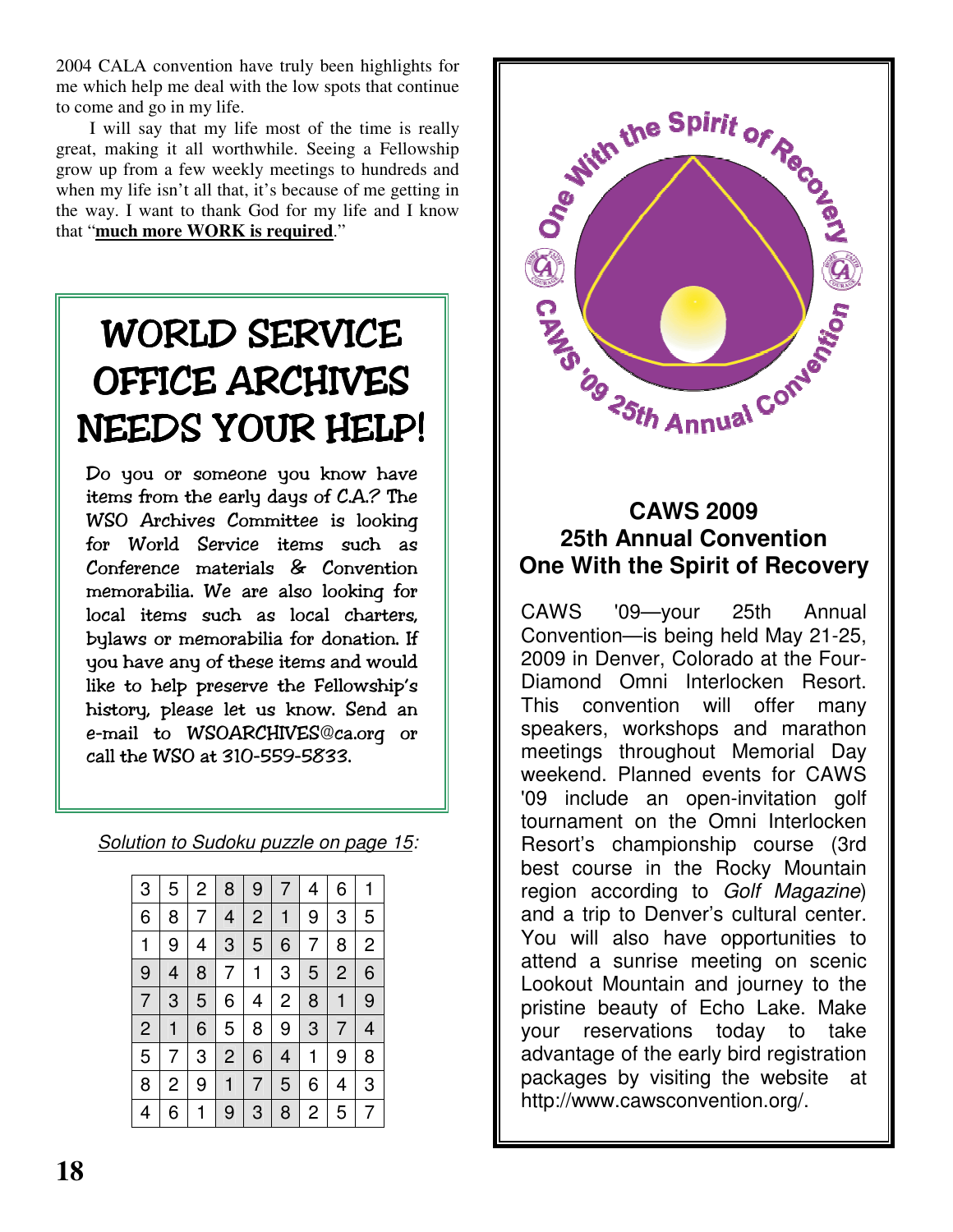### Calendar of Events (continued on page 20)

#### September 4-7, 2008

#### **2008 BIG SUR-enity Campout**

Central California C.A.

#### **LOCATION:**

Fernwood Campground, Big Sur Ventana Campground Big Sur, CA (805) 259-6940

#### **CONTACTS:**

Central California C.A., Hotline (805) 969-5178

#### **September 5-7, 2008**

#### **4th Scottish Area Convention**

#### **The Fourth Dimension**

C.A. Scotland

#### **LOCATION:**

The Beardmore Hotel & Conference Centre Beardmore Avenue Clydebank, Glasgow Scotland 0141 951 6000

Following the success of the Get Connected event in November 2007, we have secured the same venue at the same preferential convention rate and look forward to giving you a warm Scottish welcome.

#### **CONTACTS:**

Remmea M., Convention Chair +44 (0) 7805-069-478 Paul McL., Convention Vice-Chair +44 (0) 7824-873-696

Heidi R., Hotel Liaison +44 (0) 7706-770-303 Steph S., Registration Chair +44 (0) 7772-909-756

#### **September 12-14, 2008**

#### **1st Annual BC Area Convention**

#### **Supernatural Serenity**

British Columbia Area

#### **LOCATION:**

**Executive Plaza Hotel** 405 North Road Coquitlam, BC, Canada (888) 433-3932

#### **CONTACTS:**

Michael C., Convention Chair (778) 231-0007

Rand S., Convention Vice-Chair/Outreach (604) 619-1920

Kris J., Registration Chair (604) 725-5415

Kellie F., Hotel Liaison (604) 808-8496

#### **September 19-21, 2008**

#### 2008 Florida Area Convention

**Recovery Gone Wild** 

#### **LOCATION:**

**Embassy Suites** 1100 S.E. 17th Street Ft Lauderdale, FL 33316 (954) 527-2700

All rooms are suites with cook to order breakfast included. Early registration ends 8/15/08.

#### **CONTACTS:**

Randy D., Convention Chair (954) 829-5623

Bob M., Vice-Chair (954) 649-0223

Karen D., Program Chair (954) 270-4032

Blake B., Hotel Liaison (772) 341-4472

#### **September 26-28, 2008**

#### 2008 Nebraska Area Convention

#### **A Design for Living**

C.A. Nebraska

#### **LOCATION:**

Double Tree Hotel 1616 Dodge St. Omaha, NE 68102 (402) 346-7600

#### **CONTACTS:**

Lori S., Registration Chair (402) 572-9067

Willie A., Hotel Liaison (402) 689-1722

#### **September 26-28, 2008**

#### Georgia Area 2008 Convention

#### **LOCATION:**

Holiday Inn Select Atlanta Capitol Conference Center 450 Capitol Avenue Atlanta, GA 800-442-6011

Great speakers, awesome workshops, plenty of fun and fellowship. Come on down and join us.

#### **CONTACTS:**

Mike S., Registration Chair 678-398-9098

Todd S., Outreach Chair 404-819-2602

Get Your Local Event Listed! You can use the form at http://www.ca.org/event\_form.html to get your event listed both on the web and in the NewsGram. You can also notify us by mail to NewsGram, c/o CAWSO, 3740 Overland Ave., Suite C, Los Angeles, CA 90034, by e-mail to newsgram@ca.org, or by fax to 310-559-2554, Attn: NewsGram.